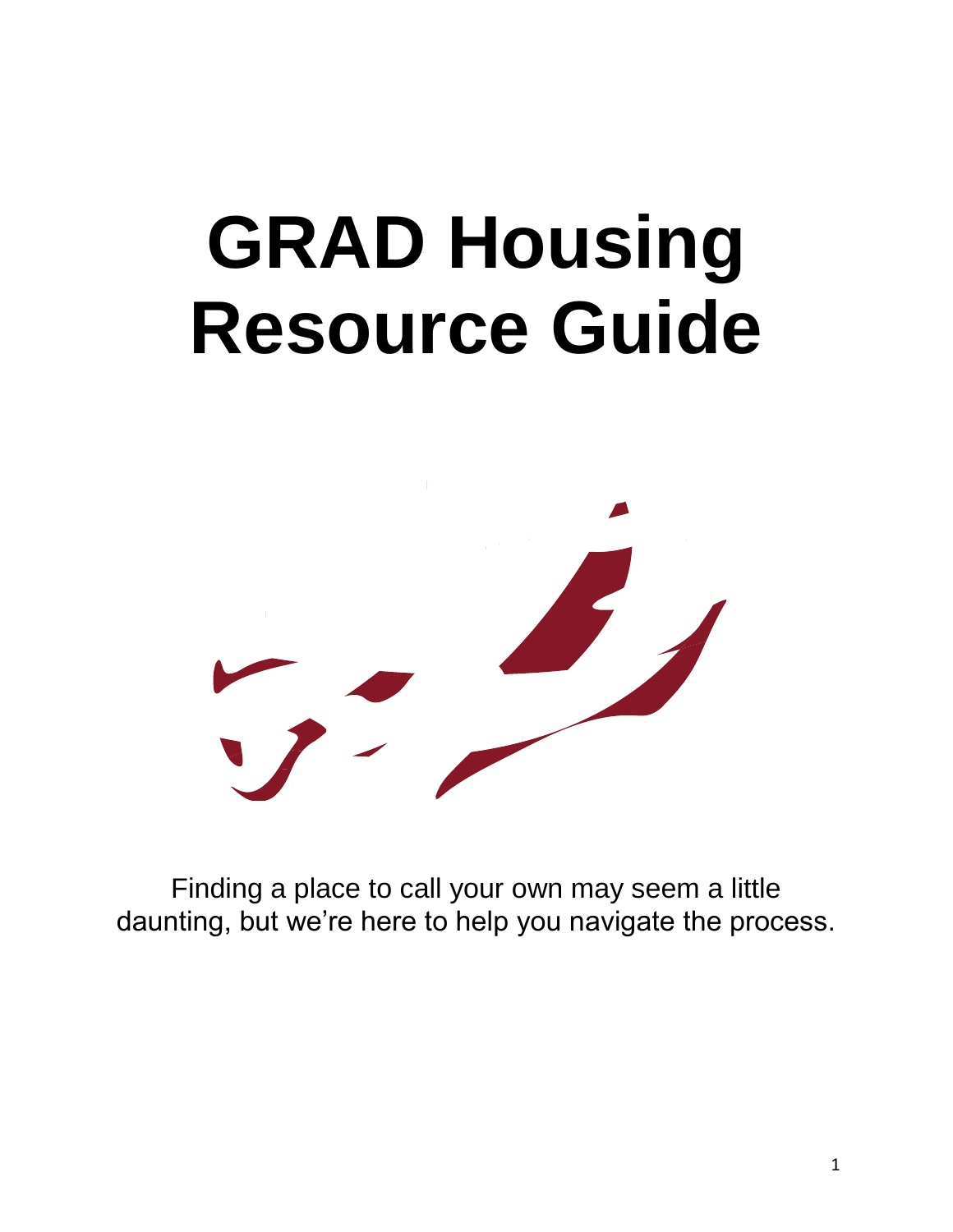# **TABLE OF CONTENTS**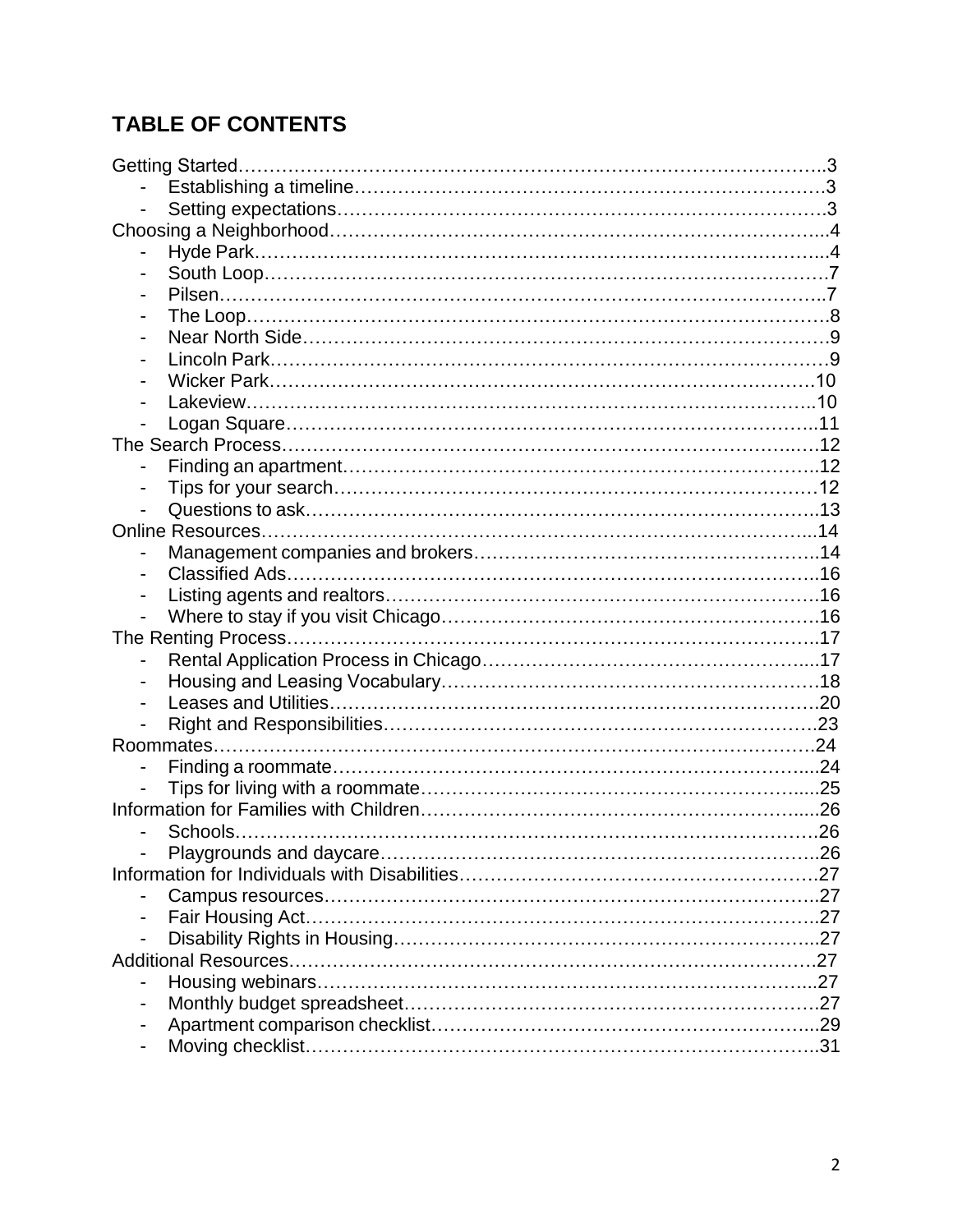# **GETTING STARTED**

One of the first things you need to know is when to begin your housing search – and the answer is often the sooner the better. If you are already in Chicago, the end of your current lease is likely to determine your timeline. Apartments are usually listed four to eight weeks before they become available.

If you are planning a move to Chicago, use these guidelines to determine when to begin your search.

- **When do you need to be on campus?** If you will be starting in a lab or class over the summer, attending a summer "math camp," the Academic English Prematriculation Program (AEPP), or another summer program, your arrival date may need to be as early as June. If you plan to move just before the school year starts, then you may not need to arrive until late September. If are interested in temporary summer housing on campus, International House has availability in June, July, and August. For more information about that program, visit the [International House website.](https://ihouse.uchicago.edu/admissions/)
- **Do you have school-aged children?** If you plan to enroll any dependents in the local schools, be aware that registration takes place over the summer, and public school attendance is based on your address. Enrollment in local schools will often mean at least securing housing – if not actually moving – earlier in the summer, so that you have the information when you contact the school(s) you are interested in.
- **Does your visa status require you to register an address immediately on arrival?** For most international students, you will want to arrange for housing and a phone number before arriving so that your SEVIS registration will be quick and easy.
- **Work backwards.** Once you have determined when you will arrive in Chicago, allow at least 8 weeks for your apartment search. Some options require even further advanced planning (e.g. the University's Residential Properties units, which often fill by spring).
- **Will you be able to visit Chicago?** If so, a carefully planned trip to the city four to six weeks before your move should allow you to see a variety of units, and speed up the paperwork. If not, you will want to allow some extra time to work through the process remotely.
- **Don't Panic.** Many times, a landlord will only know that an apartment is going to be available four to eight weeks in advance, and they usually won't hold a spot open for you for more than one or two weeks. More units constantly become available, and a landlord can often place you on a waiting list for a later opening if you find a building you like.

Before you start, set realistic expectations, and adjust them as you begin to see what is available in your price range. Make a list of your criteria, including budget, size, location, and preferred amenities – this will help guide your search and lead to an informed decision. Be open-minded as you start answering these questions: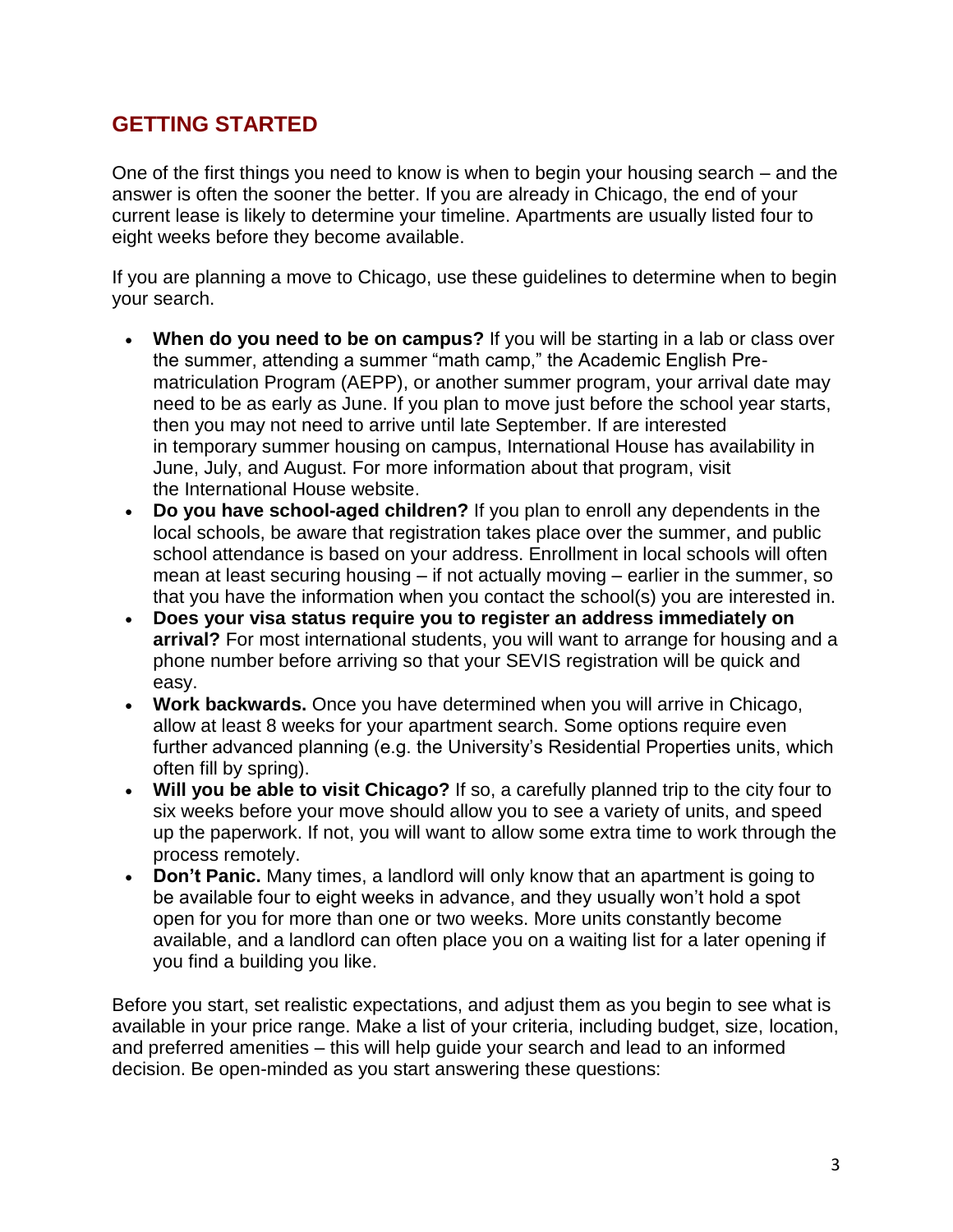- **How will you get to campus?** Do you want to live close enough that you will be able to walk to campus (as most new students do), are you planning to bring a car (with all the extra costs that entails), or will you use public transportation?
- **Do you want to live alone,** or share space and expenses with a roommate?
- **What is your monthly budget?** In addition to rent, remember to factor in other housing-related costs. Will you need to buy furniture or pay for parking? How much are the monthly utility bills? How much is the application fee and the security deposit or move-in fee? Will you have one or more roommates to share expenses?
- **What are your most important criteria?** Distance to campus? Laundry facilities in the building? Is the neighborhood quiet, or does it have many attractions and amenities? Do you have a pet? Do you have children who will attend school or daycare?

After identifying your priorities, it's time to start your search. Keep in mind that the better the features (age, amenities, proximity to bus/train station, etc.), the higher the rent will be. Be prepared to make some sacrifices to stay within your budget.

# **CHOOSING A NEIGHBORHOOD**

The city of Chicago is made up of 77 distinct neighborhoods, each with its own unique characteristics. More than half of our graduate students live near the University's campus in the Hyde Park and Woodlawn neighborhoods (within walking, biking, or campus shuttle distance), but many do choose to live elsewhere in the city and commute to campus. Below, we've provided some information on where UChicago graduate students live throughout the city.

# **Hyde Park Overview**

Hyde Park, home to the University of Chicago, is a diverse, historic neighborhood on the South Side of Chicago. It is located approximately seven miles from downtown Chicago, with Lake Michigan's waterfront to the east, Washington Park to the west, Kenwood to the north, and Woodlawn to the south.

Many of the University's students, faculty, and staff live in or near Hyde Park, thanks to its proximity to campus and its numerous cultural, educational, and religious institutions – as well as restaurants, coffee shops, performance venues, and more.

Hyde Park is also home to several important museums, including the Museum of Science and Industry and the DuSable Museum of African American History, and campus itself boasts the Smart Museum of Art, the Renaissance Society, and the Oriental Institute.

# **Housing in the Hyde Park Area**

Hyde Park, along with neighboring South Kenwood and North Woodlawn, offers a full range of housing options, from high-rises and luxury buildings with lake views, to charming vintage three- or four-story walk-up buildings. There are many private apartments in the neighborhood, as well as a limited number of University-owned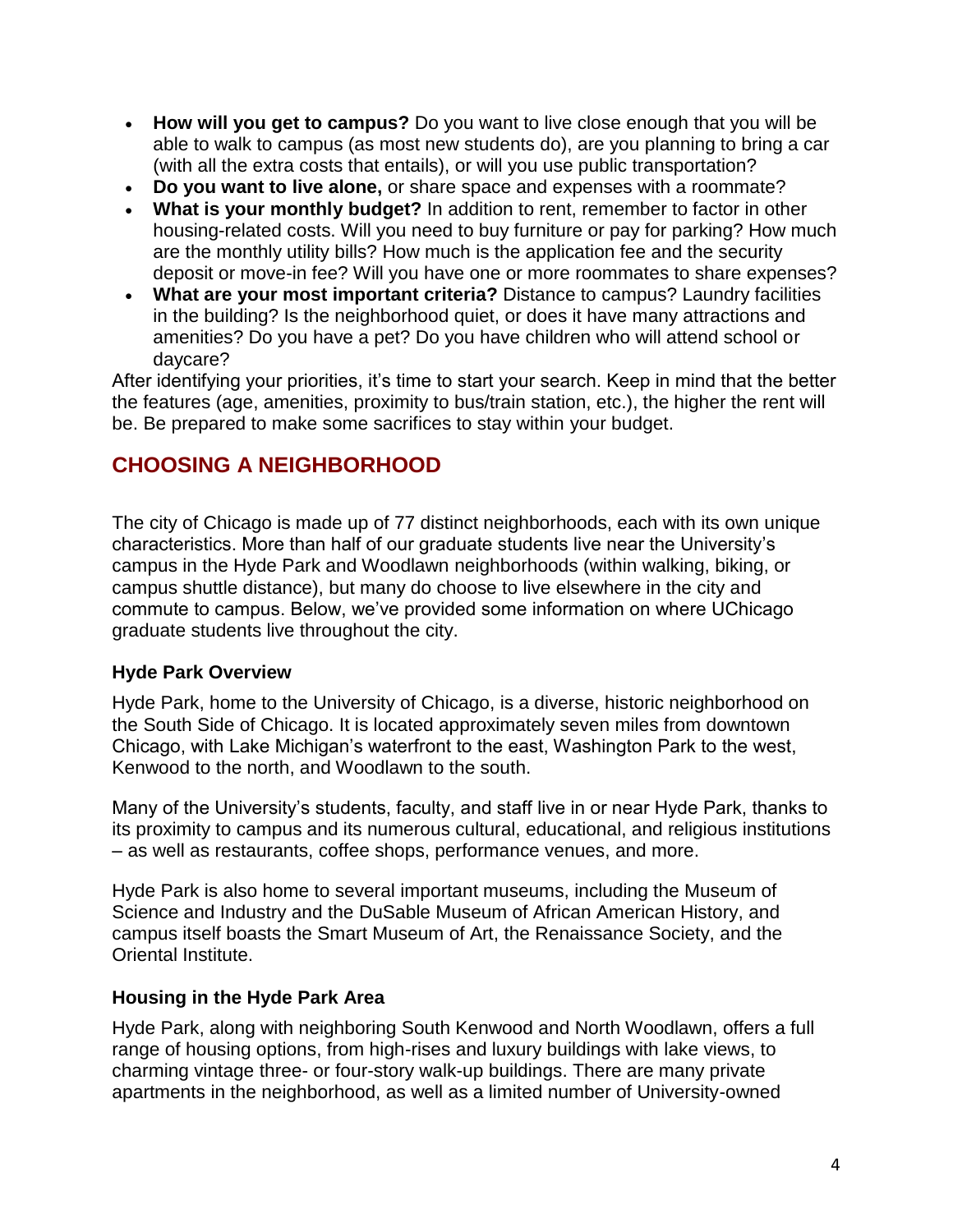graduate student units, which typically fill very early. The cost of renting in Hyde Park, as in any neighborhood, depends on many factors, including building amenities, size, and location (proximity to campus, shopping centers, or the lake, for example). In general, it will be much less expensive to share an apartment with one or more roommates than to rent a studio or one-bedroom apartment by yourself.

If you opt for housing in the Hyde Park area, a good way to consider location is to look at the routes for the University's [NightRide shuttle service.](https://d3qi0qp55mx5f5.cloudfront.net/safety-security/uploads/files/NightRide_2015.pdf) It is designed so that each route begins on campus, and any location in the Hyde Park area is within two blocks of a shuttle stop.

- **East Hyde Park:** This area is home to a mix of options, including the majority of the luxury and high-rise buildings. It is close to Lake Michigan, and provides easy access to public transportation, shopping, and other amenities. Given all of these features, rents may be higher than in other parts of the neighborhood, and street parking in much of this area is limited. It is a 15-25 minute walk to campus.
- **Central and West Hyde Park:** Primarily composed of older, walk-up style buildings, these areas offer a shorter walk to campus – usually 5-15 minutes. Central Hyde Park is close to shopping centers and restaurants; West Hyde Park is primarily residential. Both areas offer somewhat easier street parking and moderate rental prices, especially for shared multi-bedroom apartments, which are plentiful.
- **North Hyde Park/South Kenwood:** Also primarily residential, these areas have a mix of apartments and beautiful landmark homes – and even the occasional converted coach house. Access to shopping areas may be easier, but the walk to campus is 15-25 minutes. 53rd Street is Hyde Park's main retail district. Several stores and restaurants line the street such as Hyde Park Produce, LA Fitness, Cedars Mediterranean Kitchen, Clarke's Restaurant, Akira, CorePower Yoga, Kilwins Chocolates and Fudge, Starbucks, Binny's Beverage Depot and numerous others.
- **South Hyde Park/North Woodlawn:** These residential areas are close to campus – especially to the graduate programs housed south of the Midway Plaisance – but are further from the commercial areas of Hyde Park. Rent prices here are often lower, but students may find having a car desirable for shopping and other errands.

# **Getting Around Hyde Park**

**Walking or Biking**

Hyde Park is approximately a mile square, so it is typically possible to walk between any two points in the neighborhood in under 30 minutes. Biking is possible almost year-round, and major streets offer bike lanes. Bike racks are available outside of almost every University building. There are also bike-sharing options, including [Divvy Bikes,](http://sustainability.uchicago.edu/resources/bike_sharing/divvy_discount/) which has several stations in Hyde Park and throughout the city, and offers a [discount](http://sustainability.uchicago.edu/resources/bike_sharing/divvy_discount/) to University of Chicago students.

#### **Campus Transportation**

Besides walking or biking, the University offers a variety of transit options. During the day, the Chicago Transit Authority (CTA) operates two routes (#171 and #172), which are free to University students and employees. In addition, the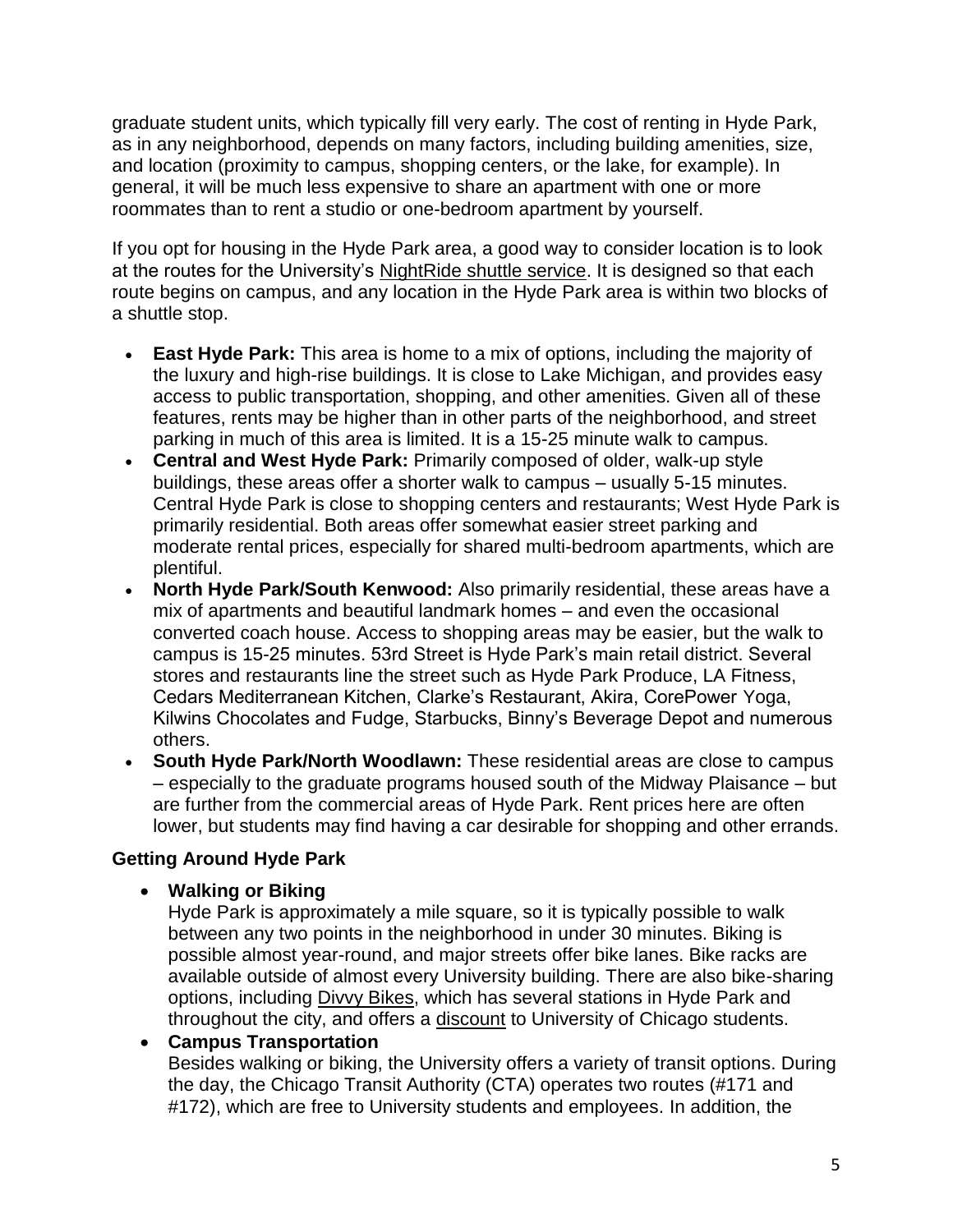University provides several shuttle routes, distinctive white buses which start from the center of campus and run various routes around Hyde Park, North Woodlawn, and South Kenwood. A convenient [transit app](https://uchicago.transloc.com/) lets you track each of the buses and shuttles.

- o [Daytime CTA Buses](http://safety-security.uchicago.edu/services/cta_buses/)
- o [UGo Daytime Shuttles](http://safety-security.uchicago.edu/services/ugo_daytime_shuttles/)
- o [UGo NightRide Shuttles](http://safety-security.uchicago.edu/services/ugo_nightride_shuttles/)

## **Public Transit**

No matter where you live in Hyde Park, you will want to spend plenty of time exploring the city of Chicago. The area is served by several public transit options, including buses and trains that are part of the CTA, as well as Metra Electric trains. Traveling via the CTA using their Ventra Card system has the advantage of allowing you to transfer between buses and trains all over the city, while the Metra train runs on a fixed schedule and is the fastest route if you are only headed as far as downtown.

More information on public transit: [CTA](http://www.transitchicago.com/howto/) [Metra](https://metrarail.com/content/metra/en/home/maps_schedules/metra_system_map/me/map.html)

#### **Parking**

As in all big cities, parking in Hyde Park can be a challenge. After 8 a.m. on weekdays, expect to spend 30 minutes or more finding street parking within several blocks of campus; in the residential areas, the same will be true early in the morning and after 5 p.m. If you plan to drive to campus, you may want to apply for a monthly permit for one of the [campus parking lots,](http://safety-security.uchicago.edu/services/campus_parking/) which is currently \$90/month. If you live in Hyde Park and own a car, the ease of street parking varies widely across the neighborhood; very few buildings offer off-street parking, and if it is available, expect to pay \$90/month or more in addition to your rent. If your car has Illinois license plates, you will need to purchase an annual street parking permit ("City Sticker") to park on the streets in Chicago.

[Downloadable UChicago Transportation and Parking Guide](https://d3qi0qp55mx5f5.cloudfront.net/safety-security/uploads/files/TP_brochure_2015_online_version.pdf)

# **LIVING IN OTHER CHICAGO NEIGHBORHOODS**

Although the best way to learn about a neighborhood is to explore it in person, we have compiled some information on the eight neighborhoods after Hyde Park that are the most popular to live in among UChicago graduate students, arranged from south (closest to Hyde Park) to north (farthest away).

# **Getting to Campus**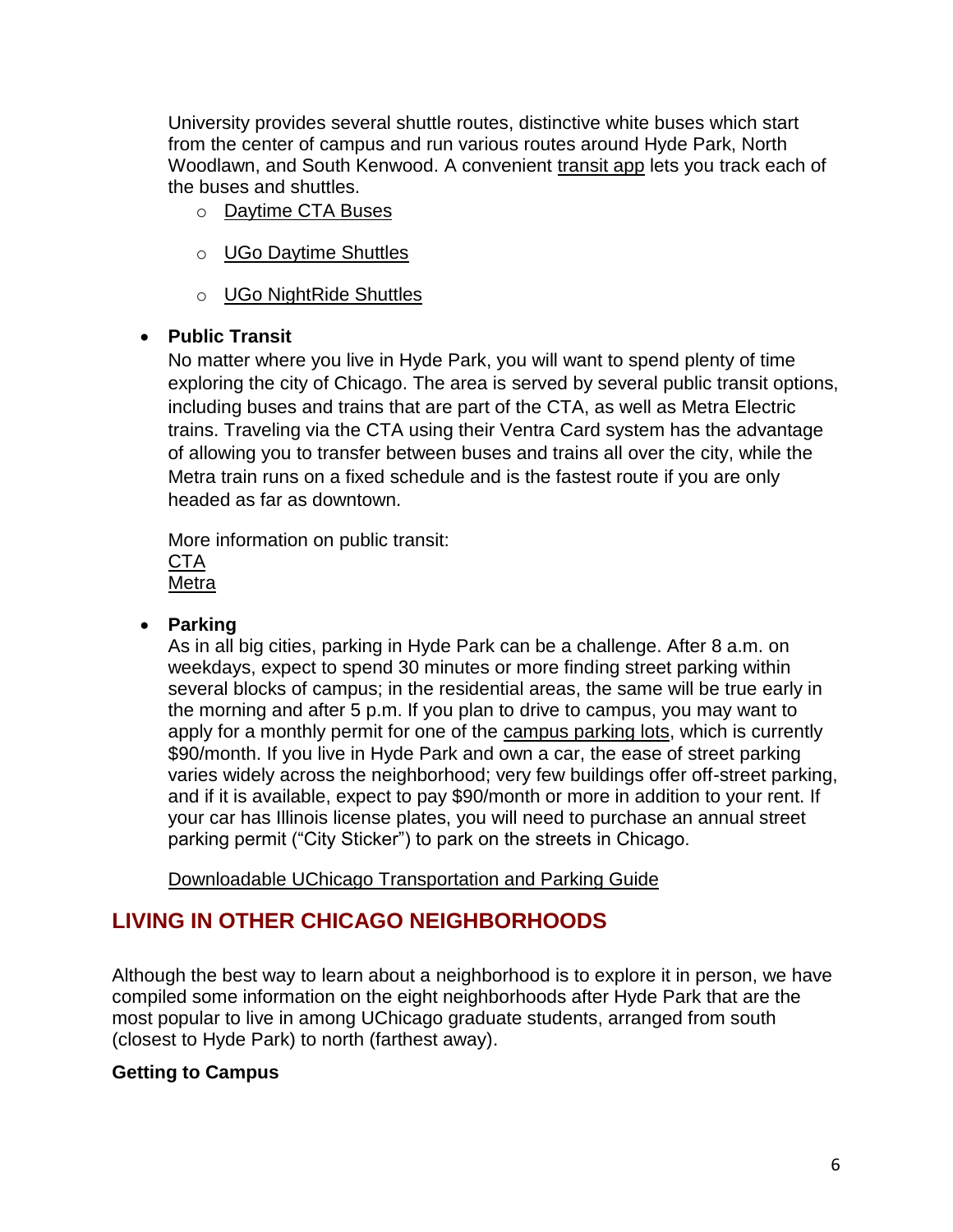# **Public Transit**

Students who live outside of the University's transit service areas often choose to use public transportation to commute to campus. The city of Chicago is served by several public transit options, including buses and trains that are part of the CTA, as well as Metra Electric trains. Traveling via the CTA using their Ventra Card system has the advantage of allowing you to transfer between buses and trains all over the city, while the Metra train runs on a fixed schedule and is the fastest route if you are only headed as far as downtown. For each neighborhood below, some options for public transit to campus are listed.

More information on public transit: [CTA](http://www.transitchicago.com/howto/) [Metra](https://metrarail.com/content/metra/en/home/maps_schedules/metra_system_map/me/map.html)

## **South Loop**

The South Loop is part of the Near South Side of Chicago, and is one of the fastest growing neighborhoods in the city. It is in close proximity to some of Chicago's most popular attractions, including Soldier Field, the Field Museum, Shedd Aquarium, and Adler Planetarium. In addition to UChicago students, the South Loop is also a popular location for students and young artists from other colleges and universities in the city, including DePaul, Columbia College Chicago, and the School of the Art Institute of Chicago.

With several shopping areas and downtown within walking distance, and most apartments located in new, high-rise buildings, rent prices in this area can be very high. However, it is also among the most convenient neighborhoods in the city for a commute to Hyde Park.

#### *Transportation to Hyde Park:*

- Trains: CTA Red Line (Roosevelt, Cermak/Chinatown), Green Line (Roosevelt, Cermak/McCormick Place), or Metra (Museum Campus/11th Street, 18th Street)
- Buses: #55 Garfield (connecting Red and Green lines to Hyde Park), #2 Hyde Park Express (rush hour only), #192 U of C Hospitals Express (rush hour only), #6 Jackson Park Express
- Distance: 6 miles
- Estimated Travel Time: 20-30 minutes

#### **Pilsen**

Pilsen is located west of the South Loop, and is also home to many students interested in arts, culture, and music. Because of its proximity to the University of Illinois at Chicago, the University of Chicago, and other colleges in the city – as well as its affordable rent prices – there is a large student population in the area. Pilsen, known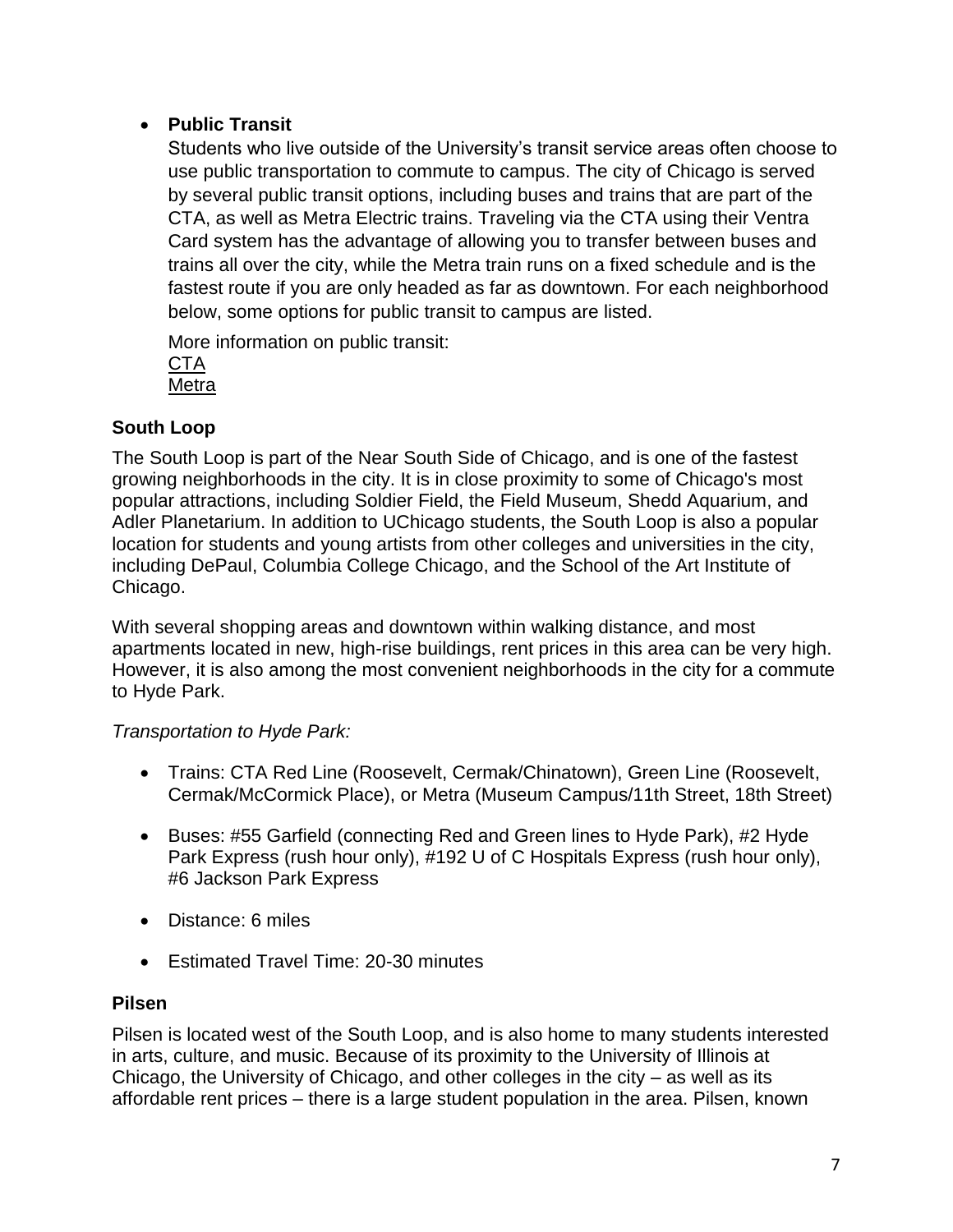historically as a predominantly Mexican-American neighborhood, is now blended with artists and students, making it one of the most diverse communities in Chicago.

Housing options include single-family homes, apartments, and new construction, which are often large and reasonably affordable. Pilsen is a quick drive to UChicago's campus, but public transportation offers no direct connection to Hyde Park; the most direct routes are primarily by bus, and you can expect to transfer at least once between Pilsen and Hyde Park.

## *Transportation to Hyde Park:*

- Trains: Bus to CTA Green Line (Cermak/Paulina, then transfer to bus), CTA Pink Line (Damen, 18th, then transfer downtown to bus or train)
- **Buses: #8, to #55, or #60, #7, #21 to the Loop (transfer to #192, #2, #6, or train)**
- Distance: 8 miles
- **Estimated Travel Time: 50-60 minutes**

## **The Loop**

As Chicago's official downtown area, the Loop - named after the elevated train tracks which circle the area – is a hub for finance, transportation, government, shopping, tourism, and culture. The Loop is one of the busiest areas of Chicago for commerce and the arts, and has also become a popular residential neighborhood. Condominiums and studio apartments constitute the majority of the options in the Loop, and they generally have luxury amenities such as a gym, doorman, storage, and in-unit laundry. However, since you are in the heart of Chicago's downtown, apartments will be smaller and much pricier than other areas.

With five train lines, several buses, and the Metra all running through the Loop, you should find that a car is not necessary.

#### *Transportation to Hyde Park:*

- Trains: CTA Red Line (Lake, Monroe, Jackson, and Harrison) and Green Line (Adams/Wabash, Randolph/Wabash, State/Lake, Clark/Lake); Metra (Millennium, Van Buren)
- Buses: #6 Jackson Park Express, #2 Hyde Park Express (rush hour only), #192 U of C Hospitals Express (rush hour only), #55 Garfield (connecting Red and Green lines to Hyde Park)
- Distance: 7 miles
- Estimated Travel Time: 25-35 minutes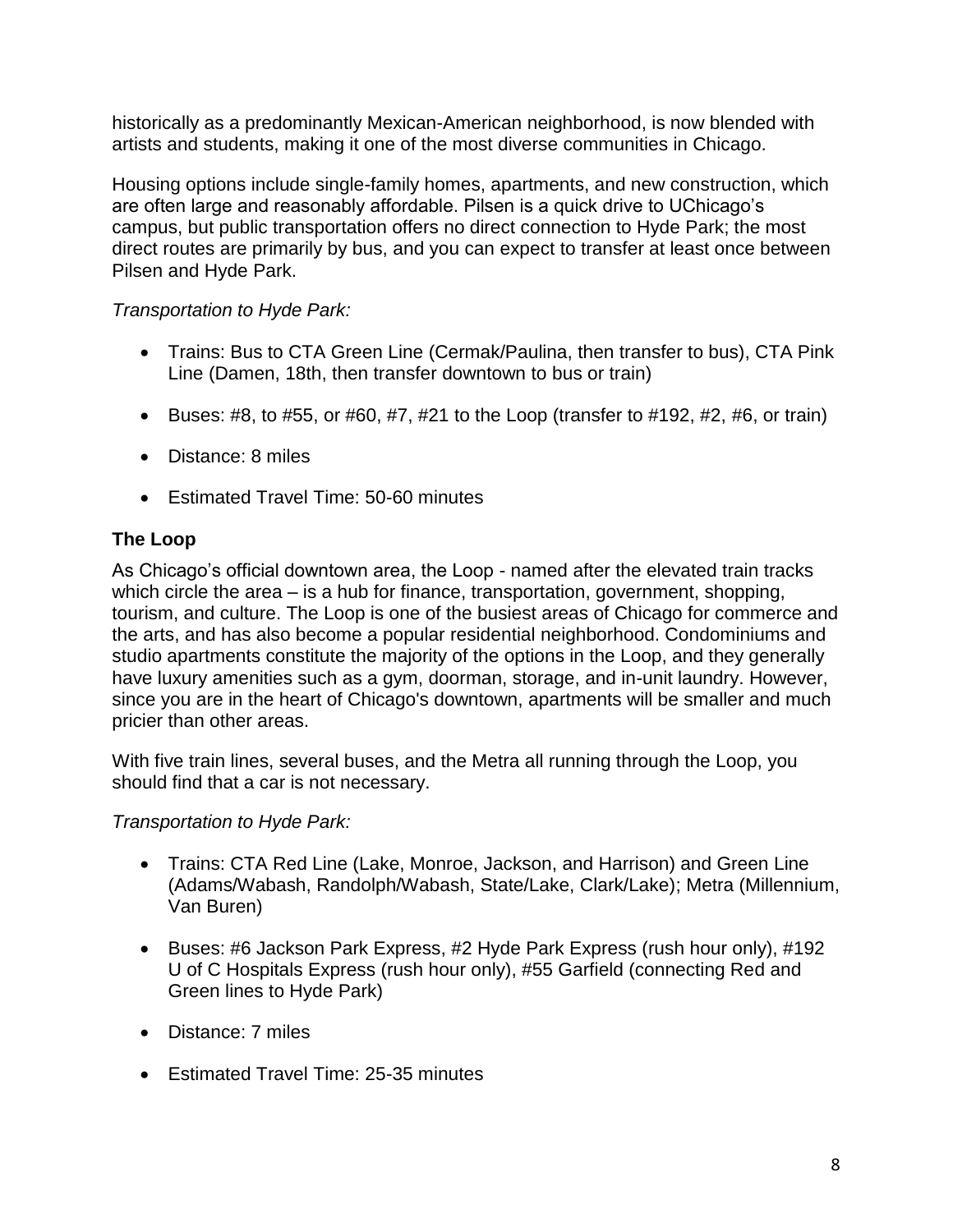#### **Near North Side**

The Near North Side is composed of a handful of other, smaller neighborhoods— Streeterville, River North, Gold Coast, and Old Town. The area is situated between the Loop to the south and Lincoln Park to the north.

The Near North Side is very popular with shoppers and tourists, playing host to the Magnificent Mile shopping district, Navy Pier, the comedy clubs of Old Town, and innumerable restaurants, bars, parks, and nightclubs. There are even a few beaches, and the Lakefront Trail connects the area both to neighborhoods to the north as well as Hyde Park to the south.

The Near North Side is a mix of old mansions, luxury high-rise condominiums, and renovated walk-ups. As one of the most exclusive and expensive areas in Chicago, the rent in Near North can be quite high. Public transportation makes the area easily accessible - the Red, Brown, and Purple Line trains all run throughout the neighborhood, along with several bus lines.

#### *Transportation to Hyde Park:*

- Trains: CTA Red Line (North/Clybourn, Clark/Division, Chicago, and Grand)
- Buses: #55 Garfield or #192 U of C Hospitals Express (connecting Red and Green lines to Hyde Park, #192 rush hour only), #2 Hyde Park Express (rush hour only)
- Distance: 11 miles
- Estimated Travel Time: 50-60 minutes

#### **Lincoln Park**

Lincoln Park includes both the park of the same name, as well as the residential areas to the west. Inside the park is the Lincoln Park Zoo, one of the oldest zoos in the country and a popular (and free) attraction. There are plenty of bars, pubs, and other nightlife spots throughout the neighborhood, and with DePaul University in the center of Lincoln Park, it is a popular place for college students.

Lincoln Park real estate is a mix of three- and four-story apartment buildings, singlefamily homes, condominiums, and high-rises providing housing options for families, college students, and young professionals. A wide range of public transit options make it easy to get around the city, though parking everywhere on the north side is a challenge.

*Transportation to Hyde Park:*

• Trains: CTA Red Line (Fullerton)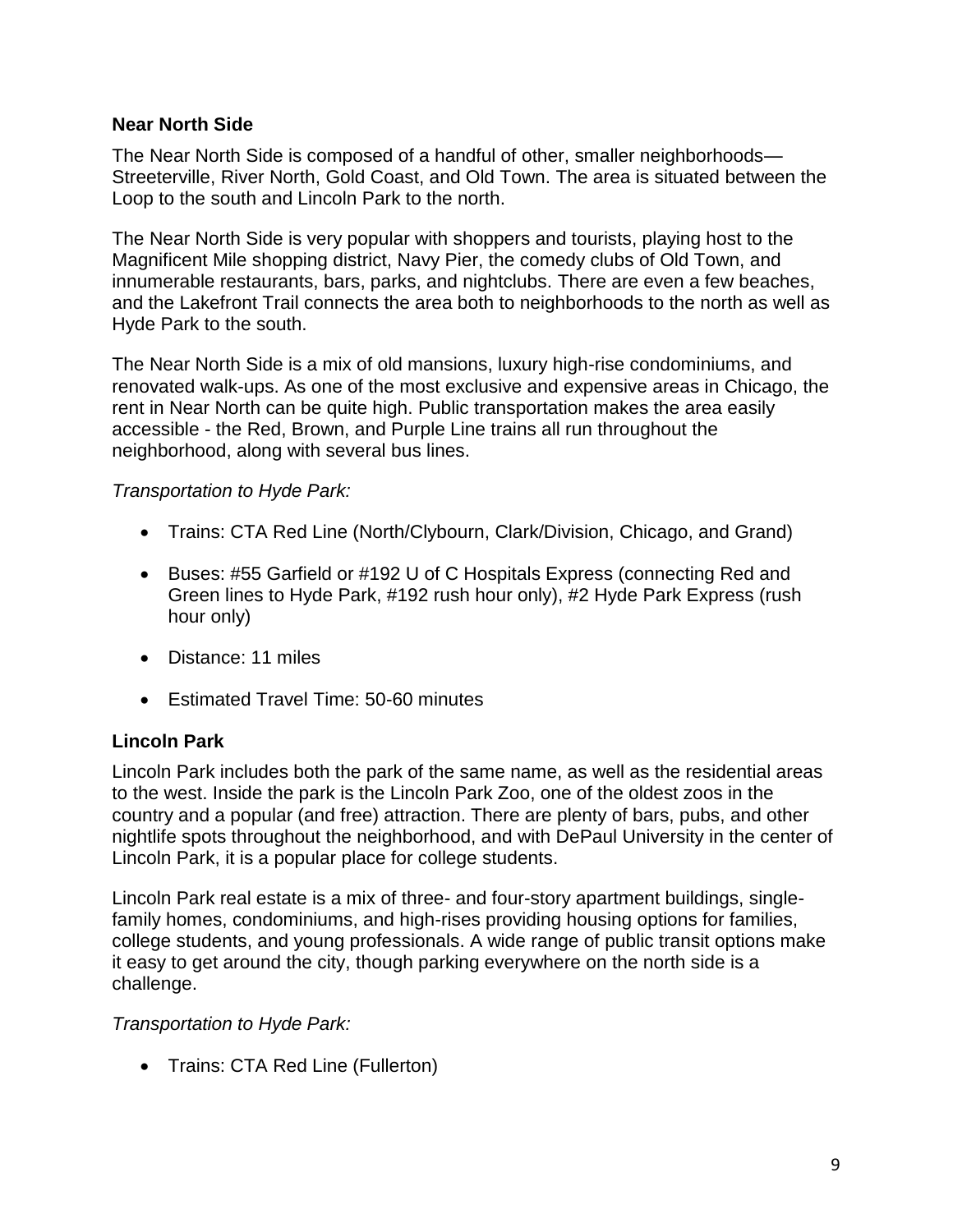- Buses: #55 Garfield or #192 U of C Hospitals Express (connecting Red and Green lines to Hyde Park, #192 rush hour only)
- Distance: 12 miles
- **Estimated Travel Time: 55-60 minutes**

#### **Wicker Park**

Wicker Park has long been a popular community for young Chicagoans, but in recent years the demographics have evolved to include families and other individuals who enjoy the dynamic atmosphere of the area. Known as one of the hippest places in Chicago, Wicker Park is also one of the city's most popular destinations for culture and entertainment. Lying west of Lincoln Park, this is arguably Chicago's creative epicenter, with art galleries, theaters, performance art venues, bars, restaurants, and clubs.

The housing options in Wicker Park range from apartments and walk-ups to luxury mansions. While many of the vintage houses remain, plenty of new condos have sprung up. All these options provide affordable real estate to young professionals and families. Compared to nearby Logan Square, the rents tend to be higher and the spaces are often smaller.

Wicker Park is also an ideal location for commuters to downtown, as the Loop is only 10 minutes away on the Blue Line. Also, several CTA bus lines run through the neighborhood.

#### *Transportation to Hyde Park:*

- Trains: CTA Blue Line (Western, Damen, Division; transfer to the Red Line or bus downtown - no direct transportation to Hyde Park)
- Buses: #55 Garfield or #192 U of C Hospitals Express (connecting Red and Green lines to Hyde Park, #192 rush hour only)
- Distance: 12 miles
- **Estimated Travel Time: 50-60 minutes**

#### **Lakeview**

Just north of Lincoln Park is Lakeview, a student-friendly neighborhood that boasts an active nightlife and entertainment scene. Lakeview encompasses four distinct areas: Boystown, Wrigleyville, East Lakeview, and Central Lakeview. Boystown is known for its LGBT (lesbian, gay, bisexual, and transgender) community, while Wrigleyville is famous for the eponymous Wrigley Field, home of the Chicago Cubs baseball team.

The wide range of housing options in the neighborhood include high-rises, single-family homes, condominiums, multi-unit apartment buildings, and lofts. Keep in mind that the rents can vary widely in this area, depending on the location and amenities.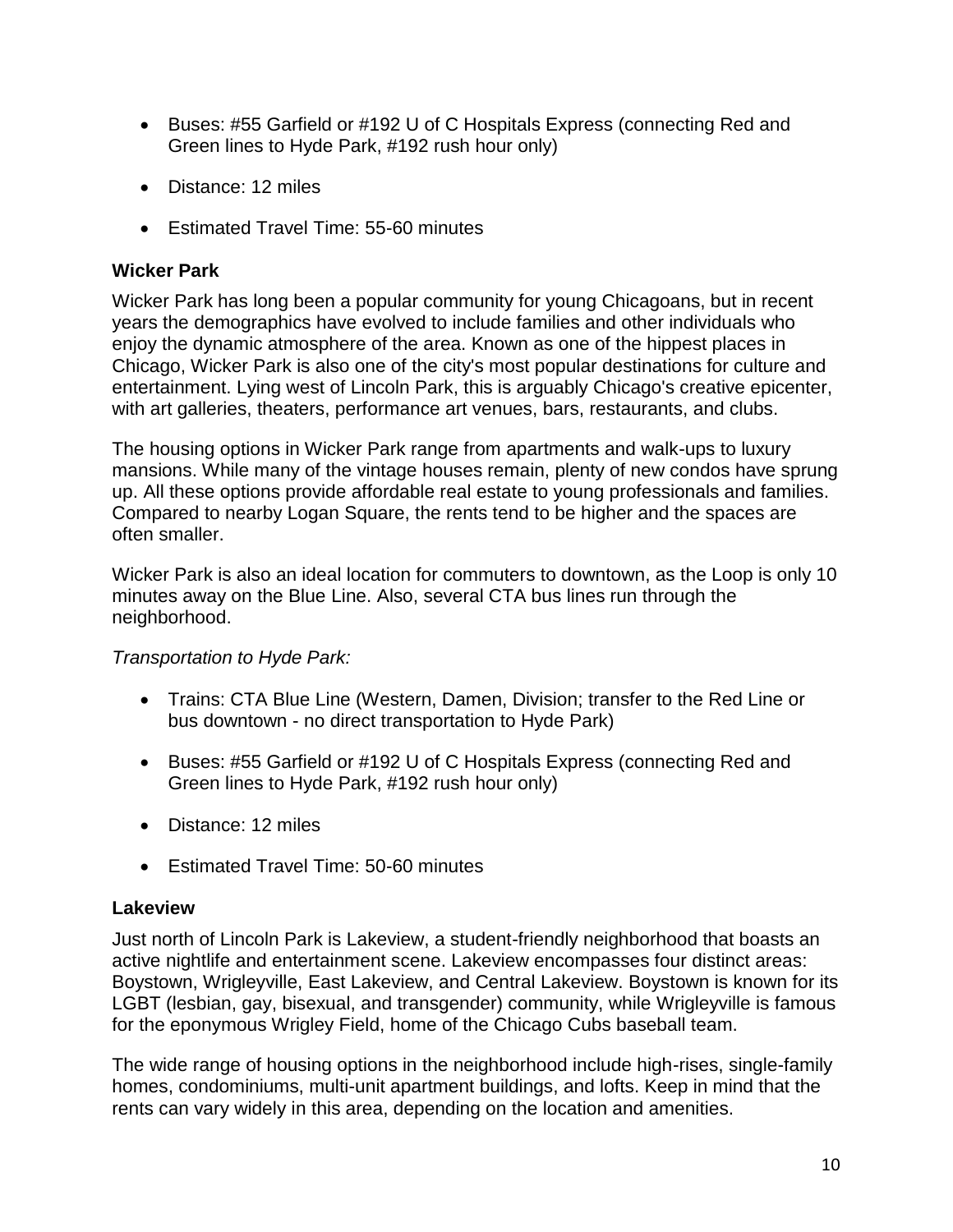Lakeview also offers easy access to the rest of the city via the CTA – the Brown, Red, and Purple Lines all run through the area, as do many buses. If you opt for a location near the Red Line, your commute to campus might be long, but simple: one train will take you almost all the way to Hyde Park.

#### *Transportation to Hyde Park:*

- Trains: CTA Red Line (Sheridan, Addison, Belmont), Brown Line (transfer to Red Line or bus; Addison, Paulina, Southport, Belmont, Wellington, Diversey)
- Buses: #55 Garfield or #192 U of C Hospitals Express (connecting Red and Green lines to Hyde Park, #192 rush hour only)
- Distance: 14 miles
- Estimated Travel Time: 60-75 minutes

#### **Logan Square**

Logan Square is a diverse, family-friendly neighborhood west of Lakeview with a growing number of restaurants, nightlife, and retail. Like Wicker Park, it is very popular among students of all ages. It has long been a destination for many different immigrant communities, and despite rapid change in recent years, is still home to a very diverse population.

Logan Square housing options range from old mansions and new condos to affordable walk-ups and economy apartment complexes. Students mainly choose this neighborhood because of the relatively affordable rents and sometimes larger apartments.

Although there is no direct route to Hyde Park, the neighborhood has good public transit links, with stops on the Blue Line and many bus routes.

#### *Transportation to Hyde Park:*

- Trains: CTA Blue Line (Logan Square, Western) to the Loop (transfer to Red Line or bus downtown), Metra (Healy, transfer at Union Station downtown to bus or train)
- Buses: #55 Garfield (connecting Red line to Hyde Park), #2 Hyde Park Express or #192 U of C Hospitals Express (rush hour only, downtown to Hyde Park) or #6 Jackson Park Express (downtown to Hyde Park)
- Distance: 14 miles
- Estimated Travel Time: 75-85 minutes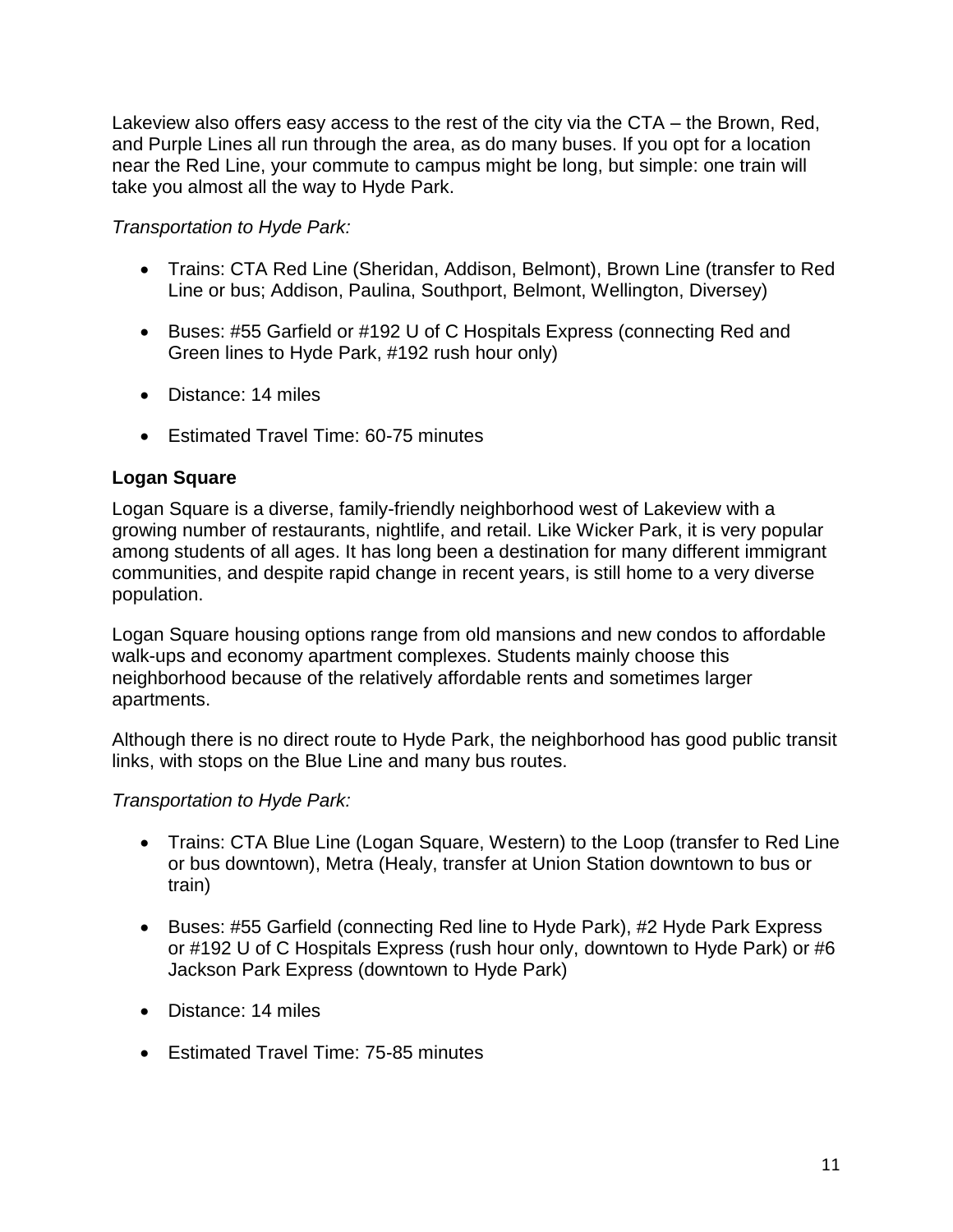# **THE SEARCH PROCESS**

#### **Finding an Apartment**

When moving to a new city, looking for housing can seem daunting, especially if you can't visit in person. Starting your search well in advance of your move – based on the timeline information provided on this site – will make the process much less stressful.

Once you decide how much you can afford and what you are looking for, the easiest place to start is with online listings, looking at the cost for what you want in different parts of Hyde Park or other neighborhoods. You may want to connect online or by email with current students who can offer advice to help you feel more confident during your apartment search.

Size, location, and the condition or amenities of a building are the most significant factors in the price of an apartment. You may find a wide range of apartments available which fit your budget in different neighborhoods across the city. After you have an idea of what you can afford in the area you are targeting, narrow down your choices and shorten your list of possible apartments. Then begin contacting properties that seem like a good fit to learn more, or if possible to make appointments for tours.

If you're ready to start looking, check out the ["Online Resources"](https://grad.uchicago.edu/life-community/housing/searching/resources) page for a list of brokers and sites which aggregate apartment listings, or ["Management Companies in](https://grad.uchicago.edu/life-community/housing/searching/resources/management-hyde-park)  [Hyde Park,"](https://grad.uchicago.edu/life-community/housing/searching/resources/management-hyde-park) with a list of some of the largest such firms in our area.

#### **Tips for Your Search**

Don't feel like you need to rush through this process and accept the first place you find. Keep in mind that new listings come up regularly, and landlords may only know they will have a vacancy four to eight weeks in advance. Here are a few tips to help you avoid common mistakes.

- **Renters have rights** The City of Chicago has extensive rules and regulations governing the rights and responsibilities of both the landlord and you, the tenant. You may find it helpful to review these regulations before starting your search, and you should definitely review them before signing a lease. The City provides a summary of the Residential Landlord and Tenant Ordinance, as well as a link to the ordinance itself, [here.](http://www.cityofchicago.org/city/en/depts/dcd/supp_info/rents_right.html) [Renter's Rights](http://www.cityofchicago.org/city/en/depts/dcd/supp_info/rents_right.html)
- **Condition of the unit and the building** In person or online, check the general condition in the apartment, and also around the building (Google Maps Streetview is helpful if you can't do this in person). It's OK to ask the landlord to let you ask the current tenant questions, although they probably will not put you directly in touch with them for privacy reasons. If anything seems to be broken or not functioning, you should ask that the maintenance be completed before your actual move-in date and that the agreement to do these repairs be included in your lease agreement. You will also have an opportunity to list these items upon move-in.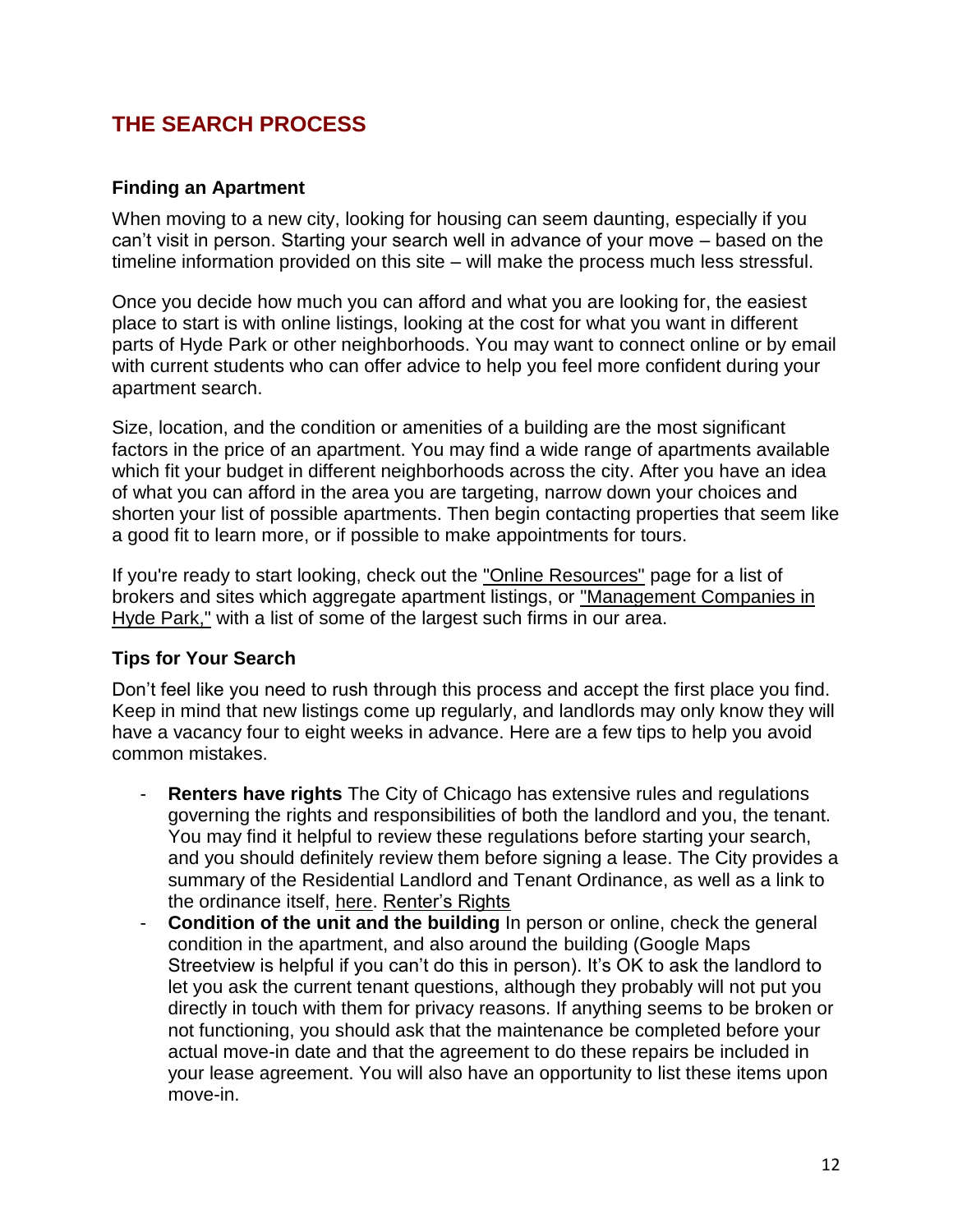- **Ask about utilities** Don't forget to ask the landlord about which utilities are included in the rent and which are not. Most listings will describe this up front, but it's fine to double check.
- **Things to check for if you or a friend can visit an apartment**
	- $\circ$  Turn on all the faucets to check the water pressure and how quickly it gets hot
	- $\circ$  Turn on all the lights; not every room in an apartment will have ceiling lighting
	- $\circ$  Check the locks on the doors and windows to make sure they work
	- $\circ$  Check for holes or water damage on the floor, walls, and ceilings
	- $\circ$  If provided, check to make sure the air conditioning and heating work properly (Note: most older buildings do not have central air conditioning, and heat is often provided via radiators which you will not be able to turn on or off at will)
	- o Take note of the number of electrical outlets and where they are located
	- o Ask to see the laundry room or any other amenities the building offers (storage, bike room, etc.)

 $\circ$  If you are unsure about an area, consider visiting in the evening Take notes on these items based on either provided photos or your visit, and use these notes to compare units. You can also use this apartment comparison checklist.

#### **Questions to Ask**

Asking questions is just as critical as seeing apartments and neighborhoods. Below you will find some questions to ask when evaluating properties:

#### **The Apartment and Lease**

- How long is the lease period? Most are one year, but feel free to ask about other options.
- How much is the rent, and what was the rent of the last tenant?
- How often does the rent go up, and by how much?
- Does the landlord ask for a security deposit or a move-in fee? In what circumstances can you get this deposit back?
- What would be the results of breaking the lease early?
- How old is the apartment?
- Is there central heat and/or air conditioning, or is the unit heated by radiators?
- What is the pet policy? Note that buildings may allow only certain types of pets, and may charge a fee if you have one.
- What is the apartment maintenance process? How are emergency repairs taken care of? Is the building supervisor or engineer located on-site?
- Does the landlord have any other special policies you should be aware of?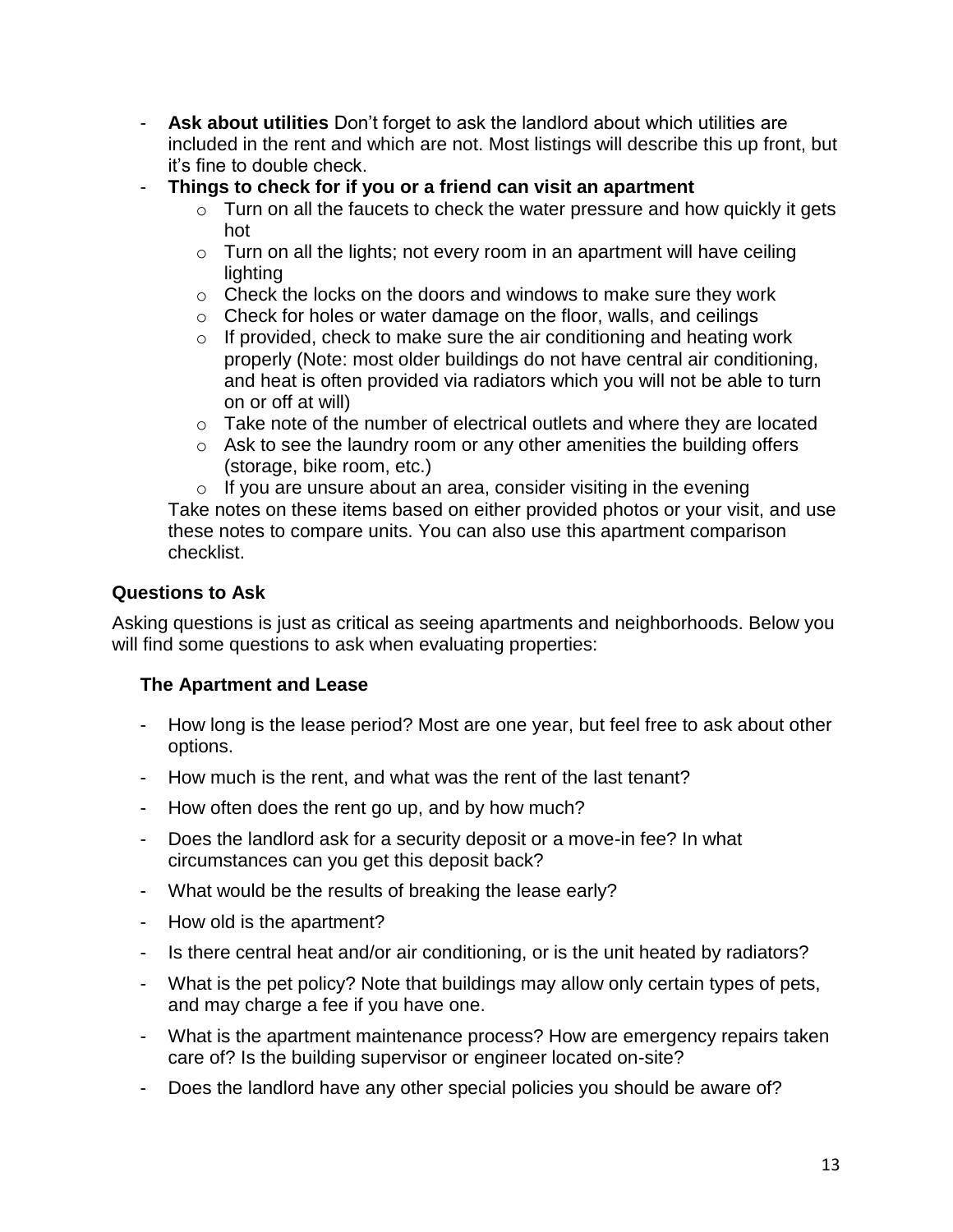## **Utilities**

- Which utilities, if any, are included in the rent? (Water is usually included; heat is often but not always included; additional amenities like electricity, cooking gas, internet, or cable television are rarely included.)
- Will the utilities be handled by the manager or landlord, or do you need to reapply? Most renters will need to establish their own electricity accounts, and often natural gas as well; you can also choose to sign up for internet or cable services.

#### **Parking**

- Does the building have parking available? How much does it cost? Is there a waiting list?
- Is any visitor parking available?

#### **Location**

- Where are the closest grocery stores, pharmacies, gas stations, laundromats and/or dry cleaners, and train lines or bus routes?

#### **Furniture & Appliances**

- Is the unit furnished? If so, what is provided? Note that furniture rentals are available through companies like Cort Furniture [\(https://cort.com/studyusa\)](https://cort.com/studyusa)
- What appliances are included? Almost all units include the stove and refrigerator, but dishwashers and microwave ovens are less common.
- What condition are the appliances and furniture in?

# **ONLINE RESOURCES**

#### **Management Companies and Brokers**

Broadly speaking, there are two easy routes to finding an apartment in Hyde Park - or any other neighborhood. One is to work with a management company that has many units available, usually in a large number of buildings. The other option is to work with broker or listing company, which usually does not own or manage any properties, but works with a large number of management firms and helps connect apartment seekers with options that meet their criteria for location, budget, etc.

The easiest place to begin your search is to use online apartment listing websites to get an idea of what prices are like in each neighborhood you're interested in. On these sites, you can narrow your results by applying filters with your preferences such as price range, neighborhood, number of bedrooms, whether it allows pets, etc. They will show apartments from many different management companies, and sometimes from individuals renting out their condominium or house.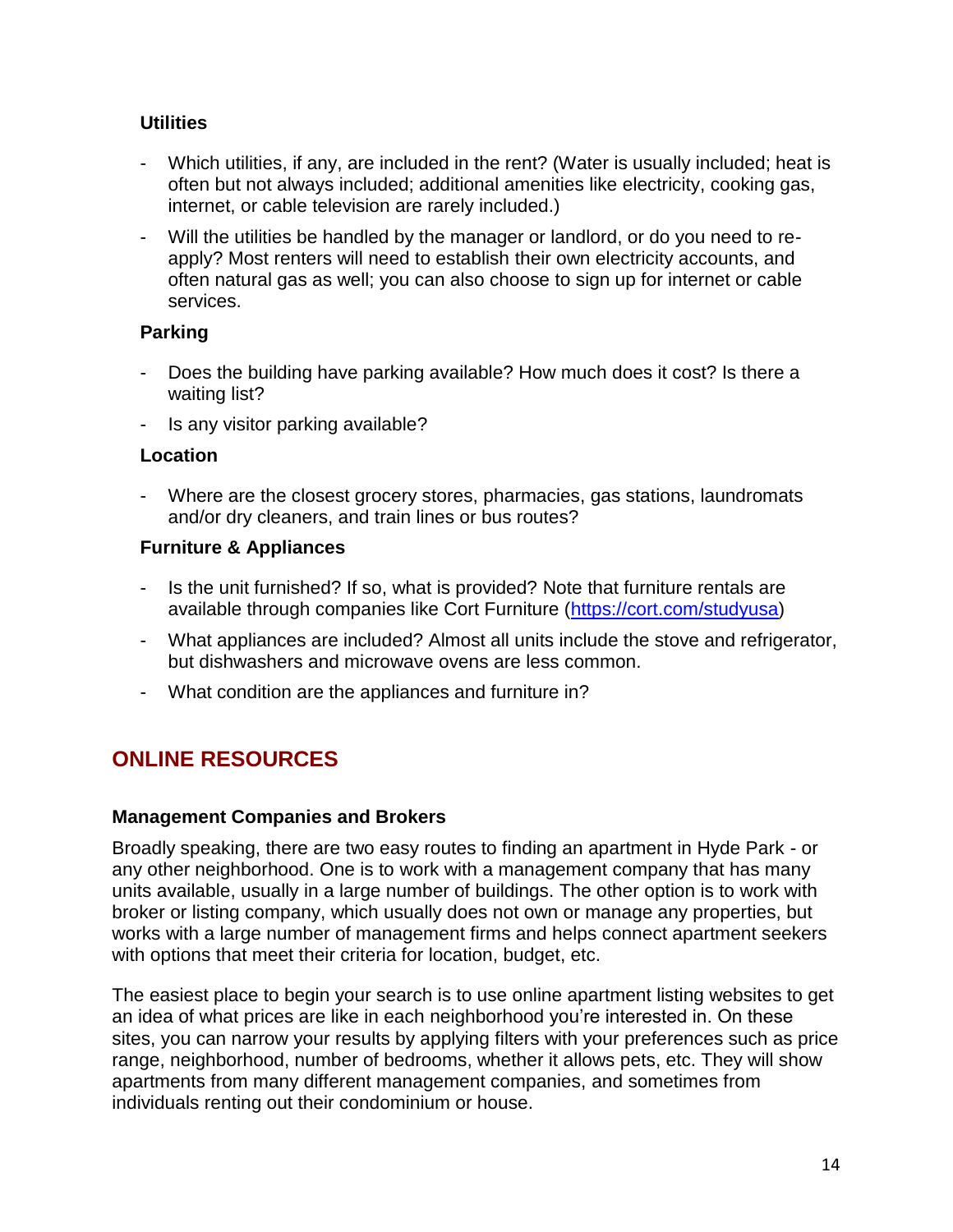Here are a few of the many sources for apartment listings throughout the Chicago area. Almost all of them will allow you to contact the landlord or even apply for an apartment through the site, and some, such as StudentSpace or Apartment Finders, can even arrange in-person showings for you.

*Please note that the University does not endorse or promote any specific company, vendor, or rental agent; the companies mentioned here are offered for informational purposes only.*

- [Apartments.com](http://www.apartments.com/)
- [Chicago Apartment Finders](http://www.chicagoapartmentfinders.com/)
- [Domu](http://www.domu.com/)
- [StudentSpace Housing](http://www.student-space.com/)
- [Trulia](http://www.trulia.com/)
- [Zillow](http://www.zillow.com/)
- [Zumper](https://www.zumper.com/)

#### **Management Companies in Hyde Park**

Many students choose to use online apartment listing sites or brokers, who work with a wide variety of management companies. However, it is also possible to work directly with a management company that has many units available.

There are two types of property management companies—those that own and manage one or more buildings, and those that manage units or buildings on behalf of other owners. Because management companies usually work with a large number of tenants, they offer services like leasing agents to show you available units, 24-hour emergency service numbers, and so on.

The management companies listed here offer a range of options in Hyde Park, Woodlawn, and Kenwood.

*Please note that the University does not endorse or promote any non-University company, vendor, or rental agent; the third-party companies mentioned here are offered for informational purposes only.*

- [University Residential Properties](http://rp.uchicago.edu/graduate_housing/property_comparisons.shtml)
- $\bullet$  [Vue53](http://vue53.com/)
- [Hyde Park Places](https://hydeparkplaces.com/)
- [Hyde Park Property Management Company](http://www.hydeparkmanagement.com/)
- [Cagan Management Group](http://www.hydeparkmanagement.com/)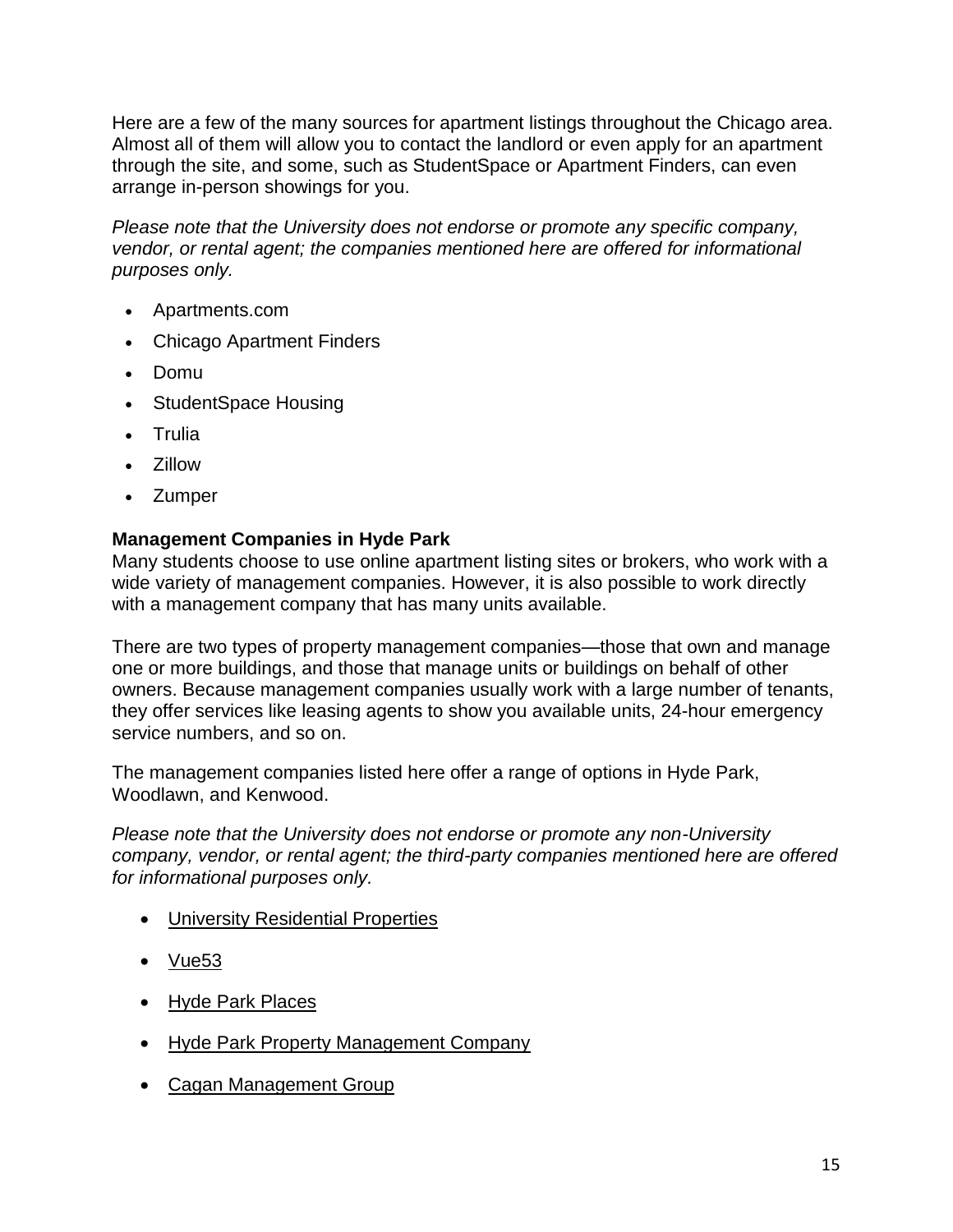- [Mac Properties](http://www.macapartments.com/)
- [Parker-Holsman](http://parkerholsman.com/)
- [TLC Management](http://chicagorentals.com/)
- [Twin Towers](http://www.twintowerschicago.com/)
- Kass Management

#### **Classified Ads**

In addition to sites which focus on housing, there are other sites which have advertisements for a wide range of goods and services. These are usually posted by private individuals, and not companies, and so it is a good idea to exercise caution when arranging to meet someone you have contacted through a classified ad. However, in addition to apartments, these can be a good way to find used furniture, appliances, and other items you may need. Please note that the University does not endorse or promote any specific company, vendor, or rental agent; the companies mentioned here are offered for informational purposes only.

- [Craigslist:](http://chicago.craigslist.org/) A national site which allows you to search by location and category
- [Hyde Park Herald:](http://www.hpherald.com/) The local neighborhood newspaper, with online ads
- [University of Chicago Marketplace:](http://marketplace.uchicago.edu/) The University community's classified site, which has apartments, jobs, furniture, and services

#### **Listing Agents or Realtors**

While you can do your own search for properties listed on online resources, working with a listing agent, or even a realtor (real estate agent), may provide you access to units that are not listed yet. Some of the sites listed above, and all of the major property management companies, have staff who will assist you in identifying which of their listings or properties are a good fit for you, and if you can visit, will show you several units. Realtors typically focus on selling properties, but a few also work with rental units.

A listing agent or property management representative can help you with a search for housing based on your criteria. A good agent with past experience of the neighborhood can also keep you away from buildings with a history of problems, or even help you negotiate the terms with your future landlord. Be sure to discuss any fees they may charge in advance - while in some cases the renter is responsible for paying any fees, in others the fees are covered by the landlord.

# **Where to Stay if You Visit Chicago**

If you do decide to visit Chicago to conduct your apartment search, it is a good idea to line up your appointments for showings in advance. Making sure that your visit includes a week day may be helpful, since not every management company will be open on the weekend.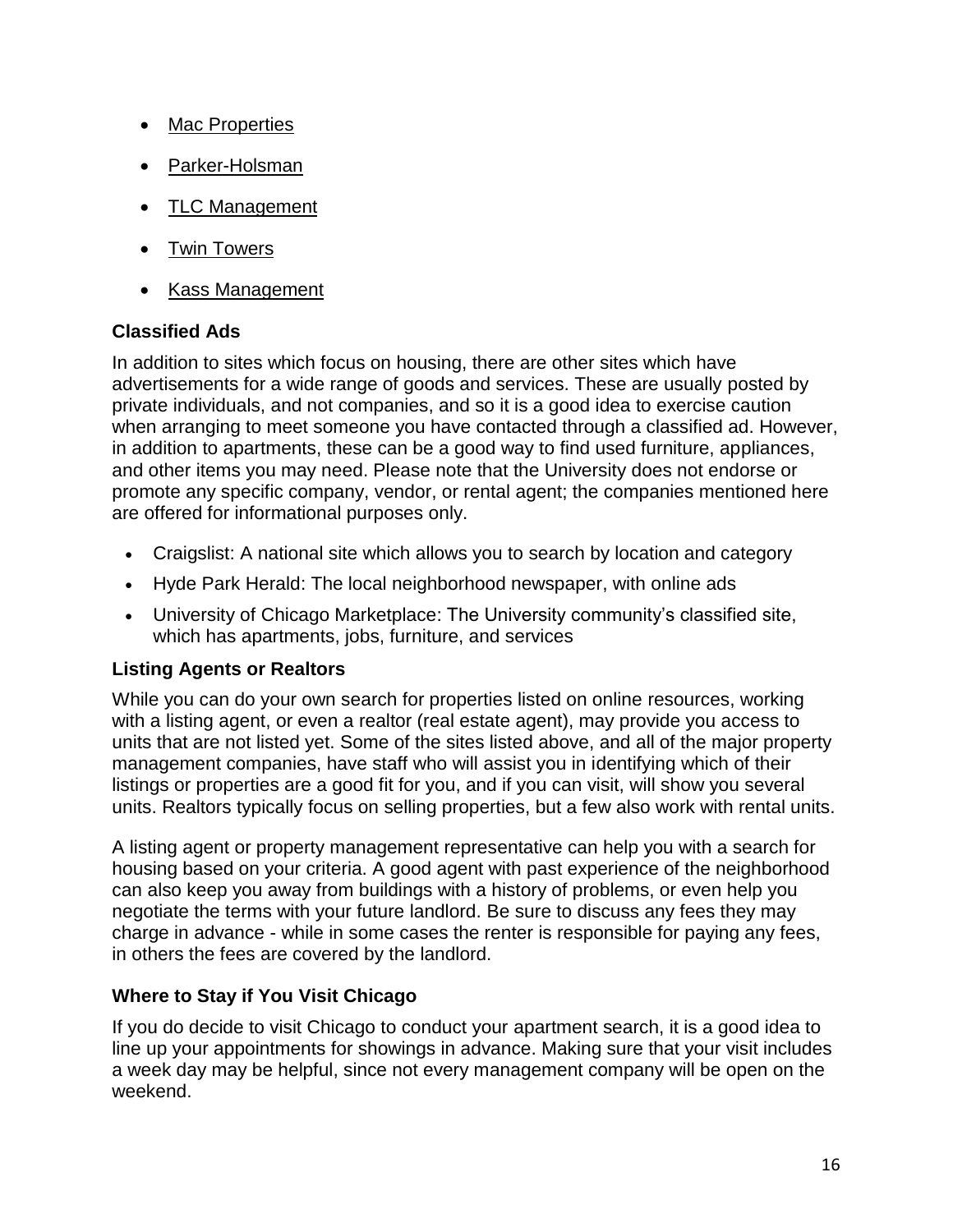Once you have decided to visit, there are a few ways to arrange accommodations during your stay.

- Contact your school or department and ask if any current students might be willing to put you up during your stay
- Consider a hostel, such as the HI Chicago in downtown, the Freehand Chicago in River North, the Urban Holiday Lofts in Wicker Park, or several others, which you can find on [HostelWorld.com](http://www.hostelworld.com/) or [Hostels.com.](http://www.hostels.com/)
- If you have the budget for a hotel, options in Hyde Park include the [Hyatt Place-](http://chicagosouthuniversity.place.hyatt.com/en/hotel/home.html)[Chicago South/University Place](http://chicagosouthuniversity.place.hyatt.com/en/hotel/home.html) and the [La Quinta Inn & Suites Chicago-Lake](http://www.lq.com/en/findandbook/hotel-details.6735.address.html?from=%2Fcontent%2Flq%2Flq-com%2Fen%2Fnavigation%2Ffindandbook&sessionId=68d08f7d-6d4c-4366-fb47-6dc37ead48e1&searchType=GEO&bookingPage=address&lat=41.7895846&lon=-87.59643289999997&searchCountryCode=&stateAndCountryCode=Illinois%2C+&searchAddress=5800+s+woodlawn+ave&searchCity=chicago&searchState=IL&searchPostal=&searchRadius=10&indate=01%2F30%2F2016&outdate=01%2F31%2F2016&rooms=1&adults=1&numChildren=0&specialRates=RAC&promoCode=)  [Shore.](http://www.lq.com/en/findandbook/hotel-details.6735.address.html?from=%2Fcontent%2Flq%2Flq-com%2Fen%2Fnavigation%2Ffindandbook&sessionId=68d08f7d-6d4c-4366-fb47-6dc37ead48e1&searchType=GEO&bookingPage=address&lat=41.7895846&lon=-87.59643289999997&searchCountryCode=&stateAndCountryCode=Illinois%2C+&searchAddress=5800+s+woodlawn+ave&searchCity=chicago&searchState=IL&searchPostal=&searchRadius=10&indate=01%2F30%2F2016&outdate=01%2F31%2F2016&rooms=1&adults=1&numChildren=0&specialRates=RAC&promoCode=)
- There are hundreds of hotels across the city, so feel free to explore for more ideas.

Please note that the University does not endorse or promote any specific non-University company, vendor, or rental agent; the third-party companies mentioned here are offered for informational purposes only.

# **THE RENTING PROCESS**

#### **Rental Application Process in Chicago**

Whether you choose to live in the Hyde Park area or elsewhere in the city, you can expect the application process to be basically the same. There are typically several steps involved, and it can take anywhere from a few minutes (if you are well prepared), to a few days (if, for instance, you need to gather documents or communicate back and forth with the landlord or your co-signer).

#### **Filling Out the Application Form**

As the first step of securing rental housing, you should be prepared to fill out a rental application when you find an apartment you are interested in – there is usually an application fee, though, so you will not want to apply for several units all at once. The rental application includes the applicant's personal information, social security number (if any), employment or school information, references, etc. This information will be used by the landlord to run a credit check, criminal background check, verification of your prior addresses and rental history, your source and amount of income, and a personal reference check.

For international students who may not have a Social Security Number yet, it is a good idea to have a copy of your passport, as well as your UChicago admission letter, financial aid offer letter, and your I-20 form.

[Sample Rental Application](http://www.mrlandlord.com/rentalapplication/app1.pdf)

#### **Pay the Necessary Fees**

Depending on the company or landlord you are renting from, you may be asked to pay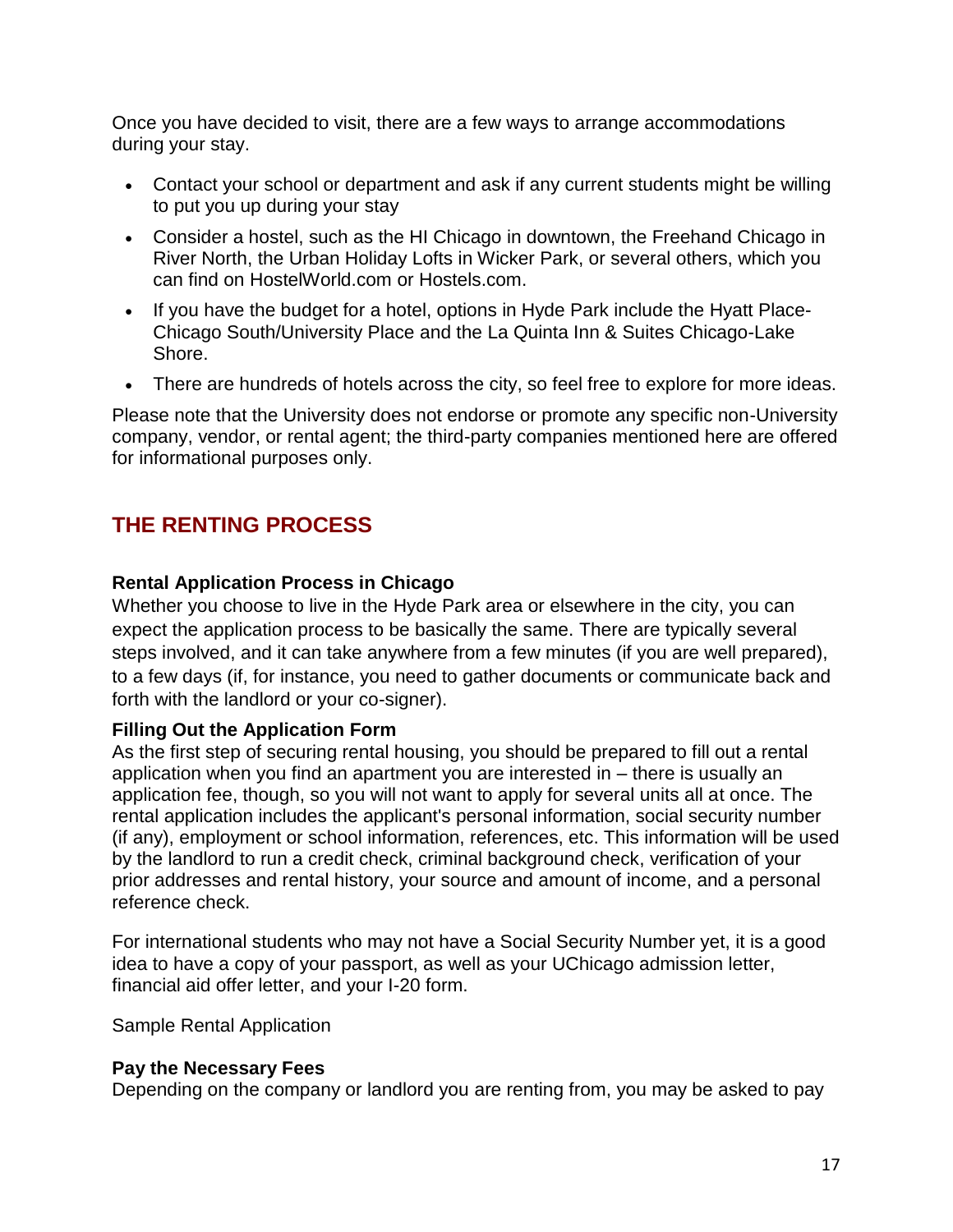an application fee, a security deposit, move-in fee, pet deposit, or other costs. Ask the leasing agent or landlord about which of the fees are refundable, and under what circumstances. If your application is not approved, any deposits – but not the application fee – should be returned. However, if you are accepted and change your mind, you may forfeit what you have given them. Ask lots of questions, and ideally do not submit a full deposit until you have decided to take an apartment.

#### **Submit Proof of Income**

You can expect to be asked to present some proof of income and employment. If you have them, consider bringing pay stubs or other financial records, or documentation of any University financial award or other sources of income you will have, when looking at or applying for apartments.

#### **Credit and Background Check**

In almost all cases, the landlord will run a credit check on the applicant(s) and/or your co-signer. Some may also want to conduct a criminal background check. These allow the manager to determine your level of financial responsibility, and to ensure the safety of their community.

#### **Co-signers (Guarantors)**

If you do not have a rental history, or have poor credit, you may need to have someone sign as a guarantor on your lease. The co-signer or guarantor will also be required to sign the lease, and will share legal and financial responsibility with you for the terms of the lease. This is not the same as applying with a roommate.

#### **Signing the Lease**

Once your rental application is approved, the landlord or manager will prepare a lease for you to sign. You, along with any roommates, and any co-signers or guarantors, will all be required to sign the lease. After signing the lease, you will need to pay first month's rent, as well as any move-in fees or security deposits you have not already paid.

#### **Housing and Leasing Vocabulary**

- **Amenities:** The features and services offered by an apartment or building. This may include things like on-site laundry facilities, parking, fitness center, bike room, extra storage, childcare center, playground, and community room.
- **Co-signer (or Guarantor):** A co-signer is someone who assumes responsibility for a lease with a tenant who otherwise would not meet the landlord's financial qualifications. If you have no rental history or bad credit, you may be required to have a co-signer or guarantor. This is different than having roommates who also sign the lease on their own behalf.
- **Condo or condominium:** An apartment that is owned by an individual in a building, with the common areas of the complex shared among all condo owners. Many condo owners rent out their units, either through a management company or listing site, or through classified ads.
- **Credit Check:** Landlords will review a potential tenant's credit history through one of several credit rating agencies before approving a rental application. This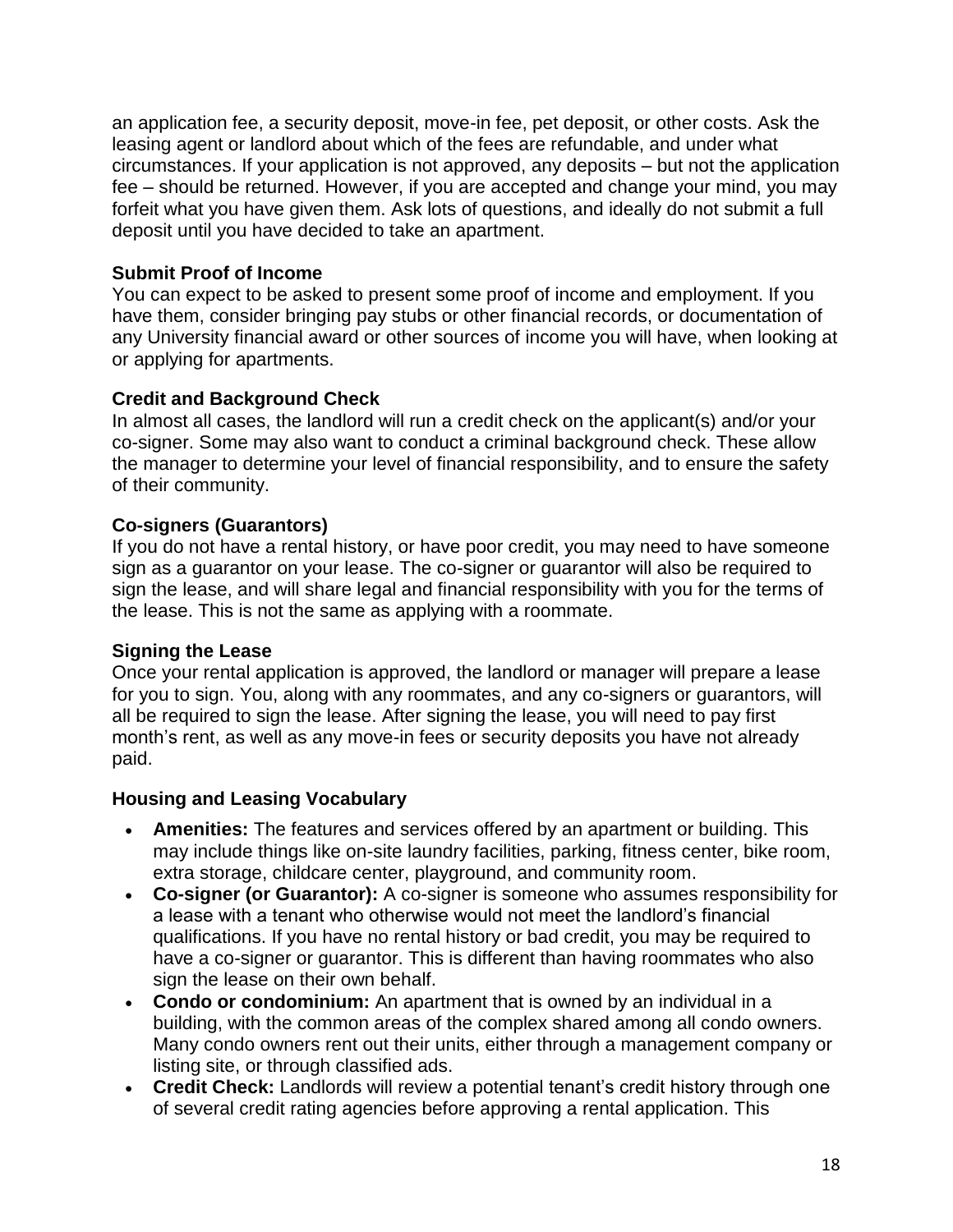provides the landlord with an understanding of your financial history. You need to give written consent which permits the landlord to check your credit, but almost all applications will require this.

- **Credit Report:** This is the report prepared by the credit rating agencies. It will describe your personal credit history – whether you have made bill and debt repayments on time, have delinquent accounts, or have been sued. This report gives the landlord information about a potential tenant's trustworthiness.
- **Eviction:** A legal process to remove a tenant from a rental unit because the tenant has violated the rental agreement by damaging the property, failing to pay rent, etc.
- **Fixture Fee/Fix Fee:** A fee paid by the tenant for appliances already in a unit.
- **Full Bath:** A bathroom which includes a toilet, sink, and bathtub or shower. A "Half Bathroom," on the other hand, has a toilet and sink but no shower.
- **Furnished Apartment:** An apartment that comes with basic furniture such as a bed, sofa, kitchen table and chairs, etc.
- **Landlord:** The person or company who offers a property they own or manage for rent. This may be the owner of the building, a property manager hired by the owner to rent his/her apartment, or an individual renting out their home or condominium.
- **Lease (Leasing Agreement):** A written legal contract between a landlord and a tenant stating the dates, cost, rules, and other terms of the rental agreement for a predetermined length of time. A lease must be in writing to be valid.
- **Lessee:** A tenant under a lease (i.e., you as the renter).
- **Lessor:** One who grants a lease (the landlord).
- **Loft apartments:** An open-plan apartment, often with large windows and high ceilings, often created from an old industrial property, such as a factory or warehouse.
- **Rental period:** Can refer either to the length of time between rent payments (usually one month), or to the length of the lease.
- **Renter's Insurance:** Insurance protecting the tenant in case of damage or loss due to fire, flood, or theft. Agreements usually include clauses covering injury to a guest or visitor. Some leases will require you to secure renter's insurance. The landlord's insurance will not cover your belongings.
- **Security Deposit:** A deposit, often equal to one month's rent, is sometimes required at the start of the rental agreement against any damages/losses that might occur while you live in the unit. This amount should be returned to you at the end of your lease agreement if all the terms of the lease have been met.
- **Square Feet:** All measurements will be given in feet and inches (indicated with ' and "), with total size indicated with square feet (SF or another abbreviation may be used). 600 SF is about 56 square meters; 900 SF is about 84 square meters.
- **Sublease or Sublet:** A lease by a tenant to a third party (sublessee or sublettor), usually renting all or part of the rental property for a shorter term than the tenant's term while still maintaining full responsibility to the landlord. This may occur if, for example, you rent out your apartment to someone else for the summer.
- **Studio:** An apartment which is composed of a single room and a bathroom. The main room functions as the kitchen, living room and bedroom. Usually appropriate only for one person.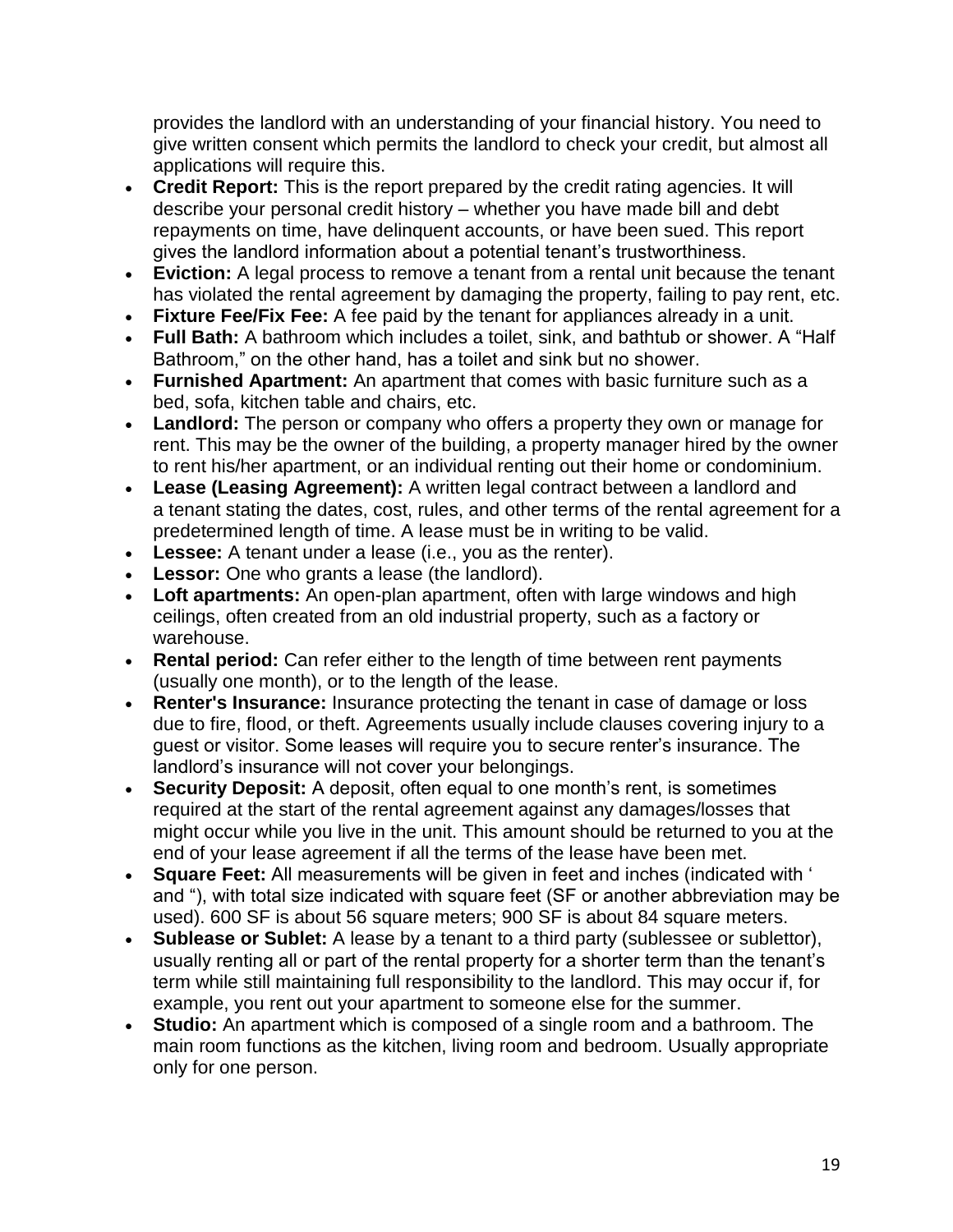- **Tenant:** A person who rents or leases a rental unit from a landlord. (Also known as a lessee.)
- **Termination:** The ending of a rental agreement by either party.
- **Utilities:** Utilities include basic services like electricity, natural gas, heat, and water. You may also want other services, such as internet, cable television, or telephone. Ask your landlord which you will need to sign up for. Depending upon your building, the heat may be included, or may be powered by gas or electricity, and the same is true for your appliances and other items.
- **Warranty of Habitability:** The warranty of habitability implies that the tenants have the right to live in a safe, healthy and clean apartment, which does not have a negative impact on their welfare.

## **Common Abbreviations**

Here are some of the most common abbreviations that you will come across during your apartment search.

- **A/C:** Air Conditioning
- **APT:** Apartment
- **BA:** Bathroom
- **BD or BR:** Bedroom
- **BSMT:** Basement
- **CAC:** Central Air Conditioning
- **CBL:** Cable
- **CPT:** Carpet
- **DR:** Dining Room
- **ELV:** Elevator
- **D/W:** Dishwasher
- **HDWD:** Hardwood
- **HW:** Hot water
- **LR:** Living Room
- **MBR:** Master Bedroom
- **MO:** Month
- **MWV:** Microwave
- **PRV:** Private
- **RDR:** Radiator
- **REF:** Refrigerator
- **SQ FT:** Square Feet
- **W/D:** Washer and Dryer
- **WTR:** Water
- **YD:** Yard

#### **Leases**

A lease is a legally binding document that contains the agreement between a landlord and a tenant, including details about the length of the rental period, the amount and payment schedule of the rent, maintenance of the unit, pets, utilities, and any other legally allowed terms or conditions the landlord chooses to add. Reading and understanding your lease is the best way to protect your rights as a tenant.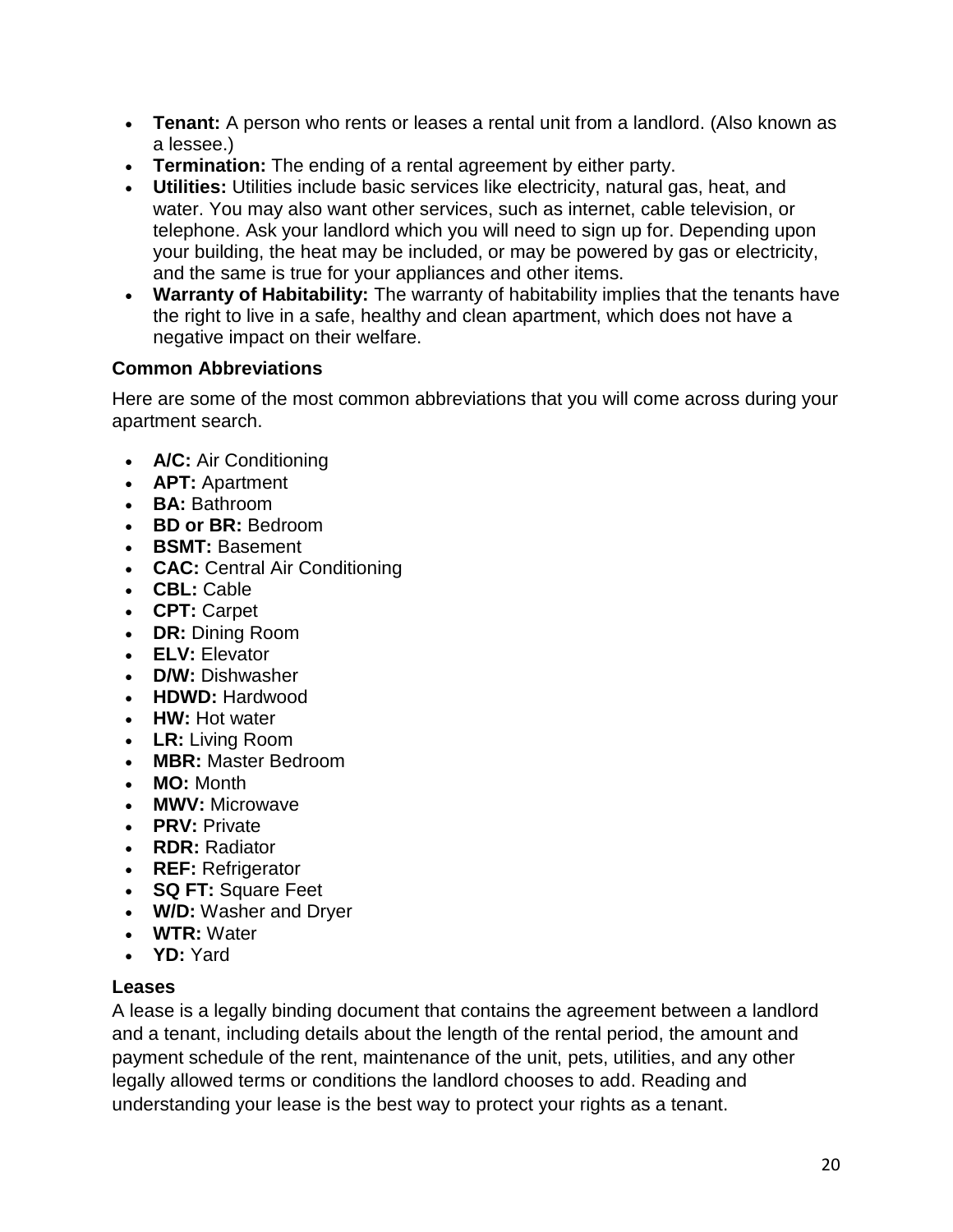#### [Sample Lease Agreement](http://www.dreamspotsinc.com/pdf/forms/Chicago-Residential-Lease_2015.pdf)

The following is a summary of the major components that you will see in most rental agreements.

#### **Information about the unit, lessor, and lessee:**

Usually apartment leases include basic information about the unit – including address and sometimes a brief description – as well as the names, contact information, and other details of the tenant(s) and the landlord. All adults who will live in the unit should be listed on the lease.

#### **Lease term:**

This section includes the dates on which the lease will start and end, and possibly renewal and termination details.

#### **Rent:**

This part of the lease agreement states the amount and due date of rental payments, along with the penalty for late payments.

#### **Fees and Deposits:**

In this section the landlord details any deposits or fees such as security deposits, pet deposits, and other charges.

#### **Rules and Regulations:**

There are some rules and regulations that the tenant should follow during his/her tenancy. This part of a lease agreement states specific regulations, including rules regarding pets, guests, modifications to the unit, and so on.

**Access to Premises:**

Your landlord may need to access the property for repairs, inspections, and to show the unit to potential tenants or buyers. This section regulates when a landlord may enter the unit as well as the type of notification required.

#### **Other Lease Details:**

There are often separate clauses regulating repairs, utilities, renter's insurance (if offered or required), and so on.

#### **Renter's Insurance**

You may wish to invest in a renter's insurance policy to cover your belongings in the case of theft, weather damage, or other incidents. The landlord's insurance policy will typically cover only the building itself, so in the case of water damage, a power surge, or a break-in, they will not cover any loss or damage to your possessions. Renter's insurance may also provide you protection in the case that someone is injured in your apartment. You can comparison shop and sign up for renter's insurance through a wide range of websites. After shopping around, it's a good idea to sign up through the specific insurance company's own website. Below are a few major U.S. insurance companies which offer this type of coverage.

Please note that the university does not endorse or promote any specific non-university company, vendor, or agent; the third-party companies mentioned here are offered for informational purposes only.

[Renters Insurance.net](http://www.rentersinsurance.net/) will provide quotes from several companies **[Allstate](https://landing.allstate.com/renters/desktop?CMP=KNC-GG-RE-034615-150407%3arenters+insurance+chicago&CAMPAIGN=444490000034615&ad=&TFN=18008670085&zipcode=&Affcode=p7739451287&gclid=Cj0KEQiAxMG1BRDFmu3P3qjwmeMBEiQAEzSDLvaVKPEvFIwxr2ISaSKZVijODYROuSOUR8lQmJA9PbEaAi-B8P8HAQ&gclsrc=aw.ds)**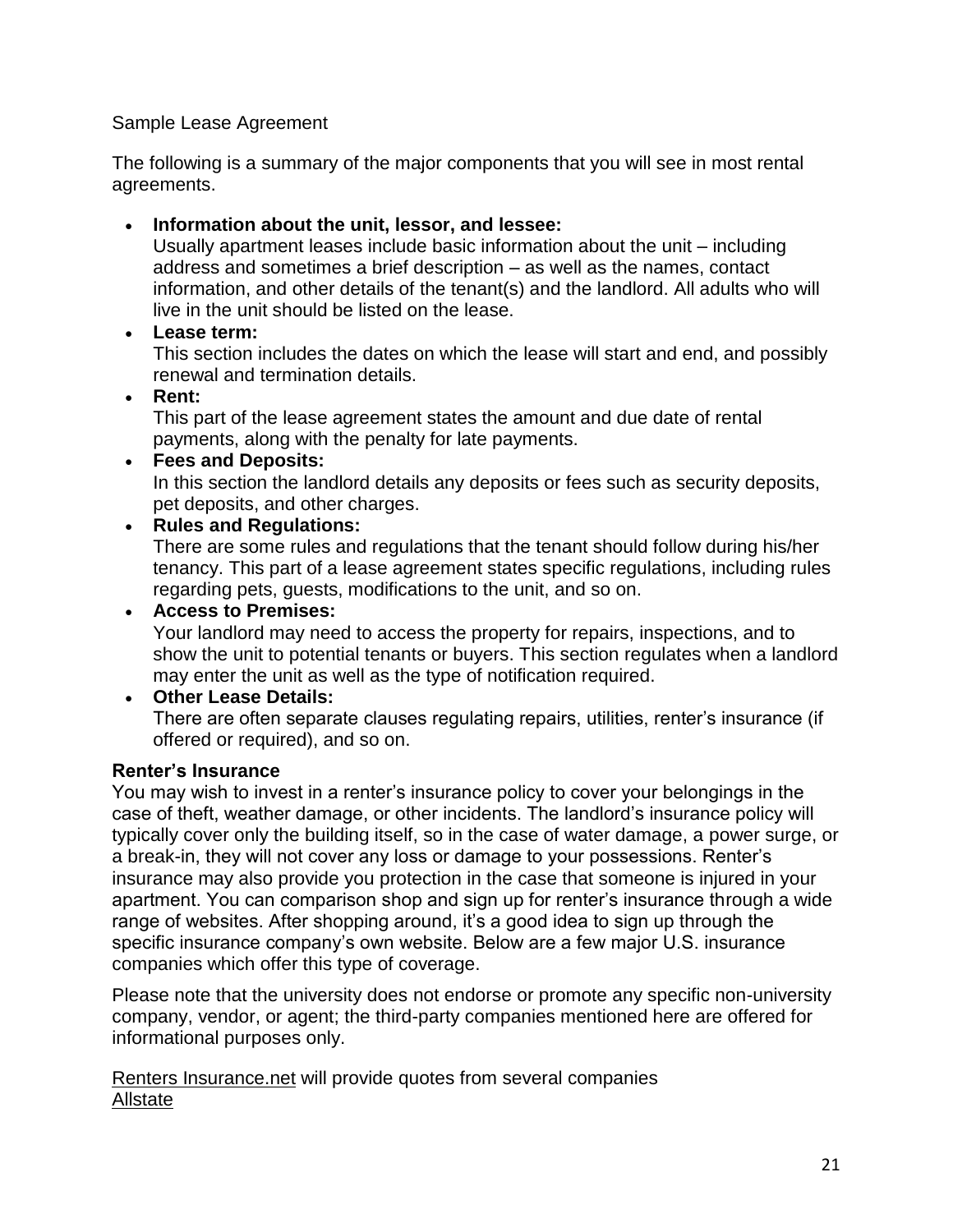**[Esurance](https://www.esurance.com/insurance/renters/states/illinois)** [Geico](https://homeowners.geico.com/SalesHISS/Landing?lob=Renters&soa=02147&43700003471975775&p3471975775&gclid=Cj0KEQiAxMG1BRDFmu3P3qjwmeMBEiQAEzSDLhYqH1oTd2kVyhQjpMlpANzdt1KsLhiY8oIj0EsKi5QaAhqI8P8HAQ&gclsrc=aw.ds&dclid=CPya_PfE2coCFWNsMAod7ekEzQ) [Nationwide](https://www.nationwide.com/illinois-renters-insurance.jsp) [State Farm](https://www.statefarm.com/insurance/home-and-property/renters)

#### **Setting up Utilities**

Be sure that any utilities that are included in your rent are expressly noted on the lease agreement. The most commonly included utilities are water and heat, although wide variation is possible. In most, but not all, cases, you will need to establish your own accounts with the utility companies for electricity, natural gas, and any additional services you want.

Typically, the landlord will – or can on request – provide you with a list of the names and contact information for the utility companies that provide service to the building or the area. Call each of them a week or more prior to your move in date to allow the provider time to create an account for you, and if necessary to schedule an appointment to visit the premises.

Students who do not yet have a [Social Security Number \(SSN\)](https://internationalaffairs.uchicago.edu/page/living-hyde-park#utilities) should visit this page on our Office of International Affairs site for more information on setting up utilities without this identification number.

#### **Electricity and Natural Gas**

When planning ahead for utility costs, be sure to ask the landlord or prior tenant for monthly estimates for electricity and/or gas. Don't forget to take account of Chicago's weather: if it's not included, home heating can be a major expense in the winter, and most apartments do not have air conditioning - installing a window unit during the summer months might require a surcharge, and most certainly will raise your electricity bill noticeably. Most appliances other than the stove/oven (range) run on electricity; most stoves/ranges and sometimes the heat will usually be run by natural gas.

#### **Other Utilities**

It is uncommon for apartment buildings to include internet or cable television access as part of the lease/rental agreement. Telephone service never is. Depending upon where you live, you may have multiple or only one service option for cable television or telephone. Check with your landlord or the companies you are interested in, or ask other tenants in the building. Many providers are available for mobile (cellular) phone service.

Breaking, Subleasing, and Assigning a Lease

Once signed, the lease is a legally binding contract, and there are often significant costs, fees, and paperwork involved in the event you attempt to break your lease. If you attempt to break your lease or abandon the unit without the landlord's agreement, you are still liable for your rent through the remaining term of your lease. To avoid this situation, it is best to work with your landlord to find another qualified tenant for the apartment. There are two options for this, subletting and re-renting.

#### **Sublease**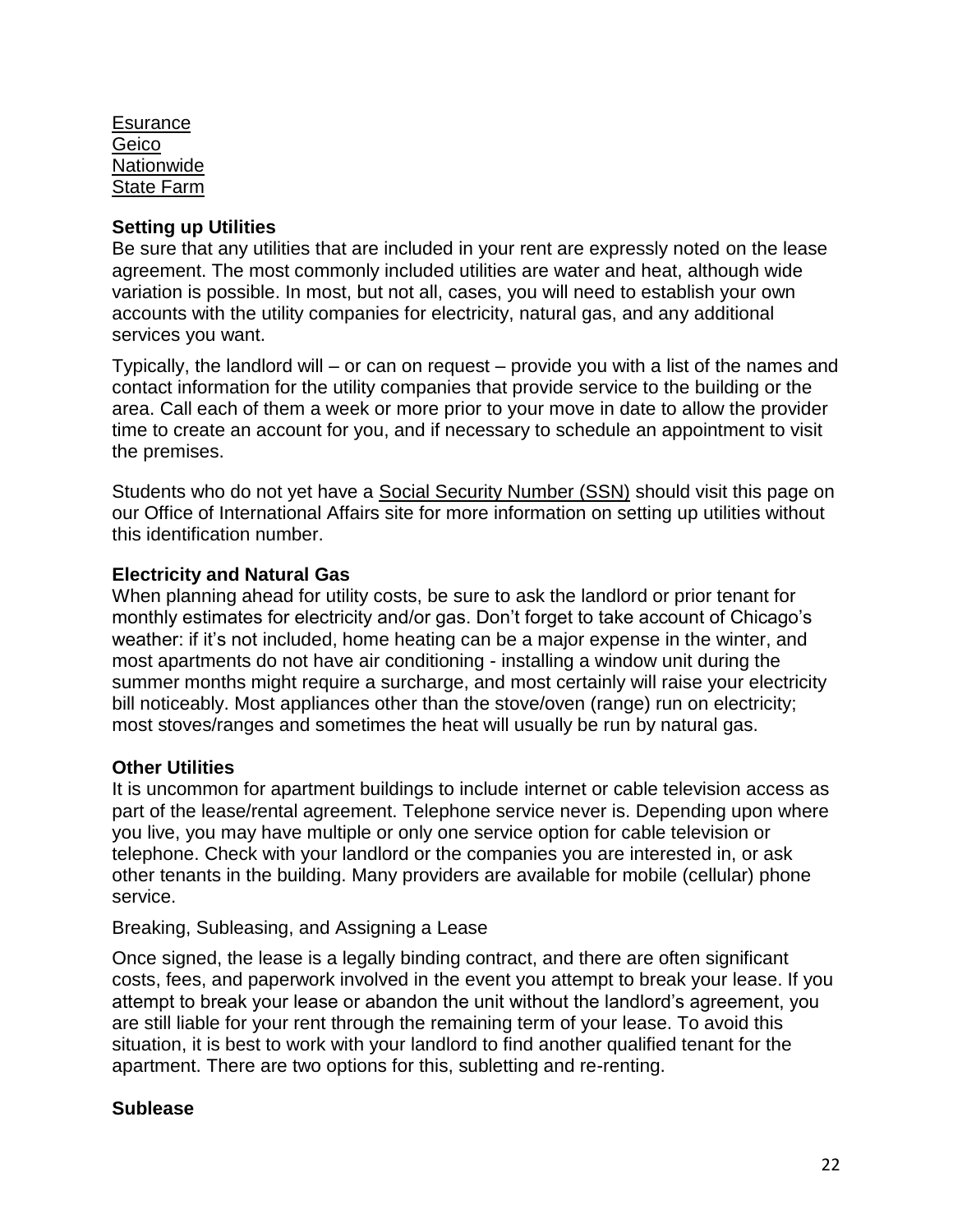You find someone to take over the apartment, and the rent, from you until the end of the lease. The original lease will remain your responsibility until the end of the lease term – that is, you would still be liable if the person you sublet to did not pay rent, or damaged the apartment.

#### **Re-lease**

Less commonly, you may arrange with the landlord to release you from your lease obligations. You and the landlord still need to find someone to rent your apartment, and they may be more open to this if you have someone interested in the unit. This option is less risky, but your landlord can charge you a fee for re-renting as well as any expenses spent during his/her search for a new tenant.

In addition, you may wish to sublease your apartment in the event you plan to travel for an extended period during the term of your lease. As noted above, in the event you do wish to sublet your apartment, even if only for a portion of the term of your lease, you will need you landlord's prior written consent. In addition, you will remain responsible for any apartment damage or any rent not paid by your subtenant, so please choose any subtenant carefully.

#### **Rights and Responsibilities**

Residents of Chicago are governed by a "Residential Landlord and Tenant Ordinance." Most leases in the Chicago area are designed to follow the guidelines set in this ordinance. By identifying each party's rights and responsibilities, it protects both you and your landlord. A summary of the ordinance can be found [here at City of Chicago's](http://www.cityofchicago.org/content/dam/city/depts/dcd/general/housing/RTLOEnglish.pdf)  [website.](http://www.cityofchicago.org/content/dam/city/depts/dcd/general/housing/RTLOEnglish.pdf)

#### **Responsibilities of Tenants**

- Make the rental payments in a timely manner. Otherwise, you can be subject to late fees and/or eviction.
- Follow the terms of your lease. Failure to do so may result in your eviction.
- Take pictures and document any damage visually and in writing before you move in, and send copies to the landlord. Otherwise, the landlord has the right to charge you for any damage to the apartment when you move out.
- Keep your apartment in good condition, and use all the appliances and facilities appropriately.
- Maintain good relations with your neighbors keep noise volumes at appropriate levels, and use shared spaces courteously.
- Your landlord has the right to access your apartment if they have a good reason maintenance, inspection, or showing it to a potential new tenant. However, you have the right to require at least one or two days' prior notice from your landlord, except in the event of an emergency.
- Give written notice about whether you want to terminate or renew your lease, usually at least 30 days before the end of your current lease.
- Follow proper garbage disposal procedures, including recycling.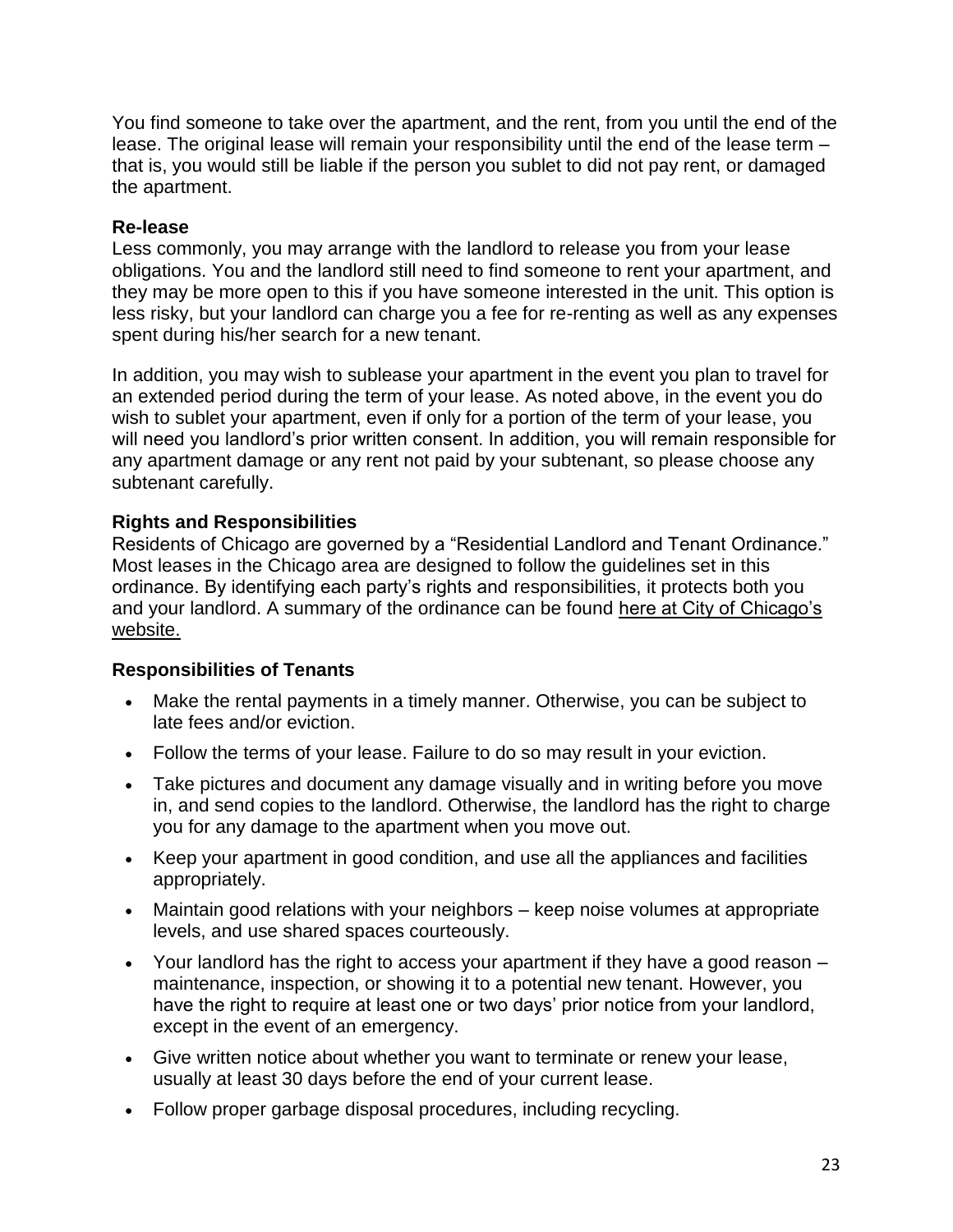Notify your landlord of any maintenance needs as soon as possible, preferably dated and in writing. Most will have an online form allowing you to do this. If the landlord does not take care of any issues, you may have the right to proceed with other actions – review the terms of your lease carefully, along with the renter's rights website, to learn more.

#### **Responsibilities of Landlords:**

- Provide the tenant with a safe apartment which is maintained in accordance with city health and safety regulations.
- Return the security deposit if all the obligations of the lease are met. (Although security deposits must be refunded, move-in fees or other charges usually are not.)
- Provide tenants with written notice at least 30 days in advance if a lease is being terminated or cannot be renewed.
- Provide water with adequate water pressure and a reliable water heater.
- Provide a heating system in good working order. There are specific rules regarding the temperature that must be maintained in the apartment if the landlord controls the heating levels.
- Accept a reasonable offer for subletting the apartment without additional fees. Subleasing is legal under the "Residential Landlord and Tenant Ordinance."
- Provide a lease agreement that does not violate any laws. If a lease contains illegal clauses, they are not enforceable.

# **LIVING WITH A ROOMMATE**

Are you considering living with, or actively looking for, a roommate? There are certainly many advantages to deciding to share an apartment – from cost savings to even potentially a new friend. If you do decide to look for an apartment with a roommate, there are a few things to keep in mind.

#### **Finding a Roommate**

There are a variety of ways to go about identifying a possible roommate, even if you do not know anyone else who is or will be in Chicago. As with the apartment search itself, it's best to consider beforehand what you need or want in a roommate – is it important that they share your cleaning or social preferences? Are you willing to live with pets, or with someone who smokes? Where are you hoping to live, and do you have a preference for a type of apartment? Once you've identified your needs in these areas, consider some of the following options for finding a roommate.

 Connect with current or incoming students on listhosts or social media. Does your school, department, or division have a listhost, Facebook page, or other way to contact others in those programs? UChicagoGRAD's Admitted Graduate Students Facebook page is one such example.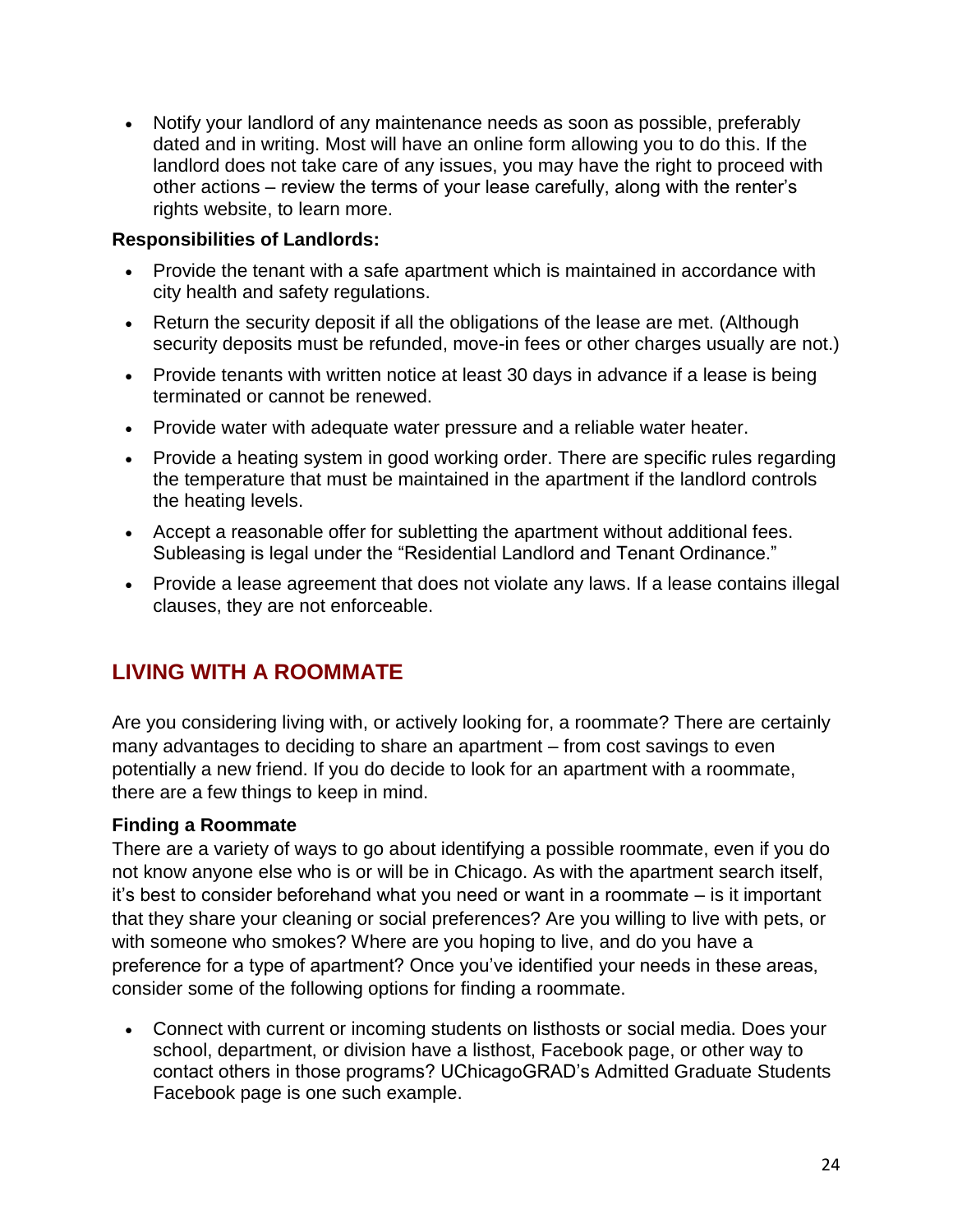- Use a roommate matching service. These are offered by some of the major rental companies we list elsewhere, including Vue 53, Hyde Park Property Management, Mac Apartments, and others.
- Look for listings of current tenants advertising for a new roommate. The University's Marketplace site and other listing sites will often have ads seeking a new roommate. You could also post such an ad asking for someone to apartmenthunt with.
- Make sure that you are clear up front about the items you identified as most important to you, and think about how you will know the person will be a reliable and safe roommate. Once you have identified a potential roommate, consider discussing with them the sorts of issues that may arise. Dealing with these issues up front may save you from problems later, and should be addressed before signing a lease with them. Consider creating a written agreement in advance spelling out your arrangement.

Remember that once you sign a lease together, you will each individually be responsible to the landlord for all Tenant obligations under the terms of your lease, including the rent and any damages to the unit – so please choose your fellow tenants carefully.

- Do you share the concerns that you identified as most important? That is, will your preferences regarding cleaning, lifestyle, studying, and social habits be a good fit with this person's preferences?
- Will he or she respect your personal property and privacy?
- How will you divide the rental payments, utility expenses, and even groceries?
- Who will provide or pay for which household items (furniture, kitchenware, etc.)?

# **Tips for Living with a Roommate**

Planning ahead is a great way to ensure that you and your roommate are a good fit. Going into the roommate relationship with open lines of communication, and having a plan for addressing issues if they arise, will help you prevent unnecessary conflicts. Below are some tips to help you make the most of this experience.

- Be sure that you are being a good roommate. Adhere to the terms of your agreement and your rental obligations, and be open to dialogue and feedback.
- Avoid implicit language and try to be explicit don't expect him or her to be able to read your mind.
- When possible, communicate with your roommate in person. This is more likely to be effective than communicating via impersonal notes or other forums.
- Be flexible if both of you are open to compromise and adjustment along the way, new situations can be addressed constructively.
- If an issue arises that you are not able to reach agreement on, ask a neutral third party to help you find a solution together.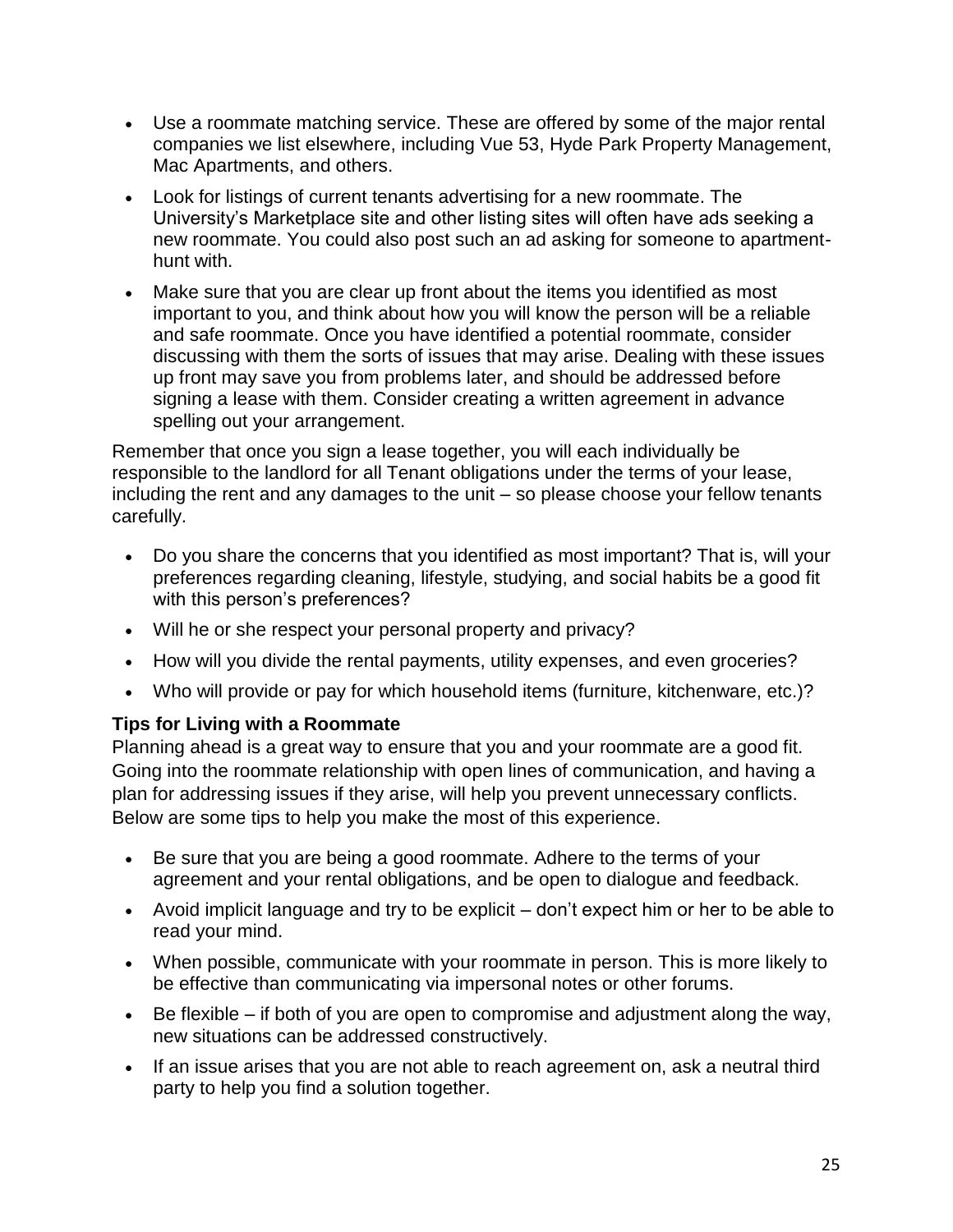# **INFORMATION FOR FAMILIES WITH CHILDREN**

Whether you have school age-children or are planning to start a family, location is an important consideration for student parents. In addition to finding an apartment, you will need to consider where your children will go to daycare or school, whether the area is popular with other young families, and whether you will have easy access to playgrounds, your pediatrician, and family-friendly activities. Here are our tips for renting with children.

#### **Take schools into consideration**

For families with young children, local school options may determine where you choose to live. Can you afford a private school? If so, how will your child get to school? Will your child attend a public school? If so, students are assigned to a school based on their home address. Chicago Public Schools (CPS) begin on the first Tuesday of September every fall, but registration for places happens much earlier in the summer. Here are some resources to help you explore which school's area you may want to rent in. Before signing a lease, you can also call the school to confirm that it is in their attendance area.

Note that many schools will require a physical examination and immunization records before enrolling a child, and CPS will require proof of your address in Chicago.

[UChicagoGRAD's Family Resource Center Parent Guide](https://grad.uchicago.edu/sites/default/files/parent-resource-guide.pdf) includes information on public and private schools in the area. You may also want to consult the [Chicago Public](http://cps.edu/ScriptLibrary/Map-SchoolLocator2015/index.html)  [Schools' School Locator Map.](http://cps.edu/ScriptLibrary/Map-SchoolLocator2015/index.html)

#### **Proximity to playgrounds and daycare**

Chicago – and Hyde Park – boasts a wide variety of parks and playgrounds. Living within walking distance of a place for your children to play outdoors, or near childfriendly attractions like the Museum of Science and Industry, will have great benefits. If your children are preschool age, consider the variety of options and cost of daycares or childcare co-ops.

[UChicagoGRAD's Family Resource Center Parent Guide](https://grad.uchicago.edu/life-community/housing/searching/sites/default/files/parent-resource-guide.pdf) also includes information on childcare options and child-friendly attractions.

#### **Look for family-friendly housing**

If the building is a family-friendly one, then living there with little kids will be easier – and probably more fun. Generally, buildings with larger apartments are more likely to be family-friendly; a nearby playground, or a bike room harboring plenty of kids' bikes are good indicators of a child-friendly environment. Having neighbors with children is a builtin way to make friends for the whole family.

#### **Laundry facilities**

Having an in-unit or on-site washer/dryer will make life much easier for families with children. In-unit laundry is mostly found in newer or renovated – and thus usually more expensive – properties, but an on-site laundry room is fairly typical. Some buildings might allow you to have a portable washer and dryer that you can easily connect to the sink when required. Asking your landlord in advance whether it is allowed or not may prevent future conflicts.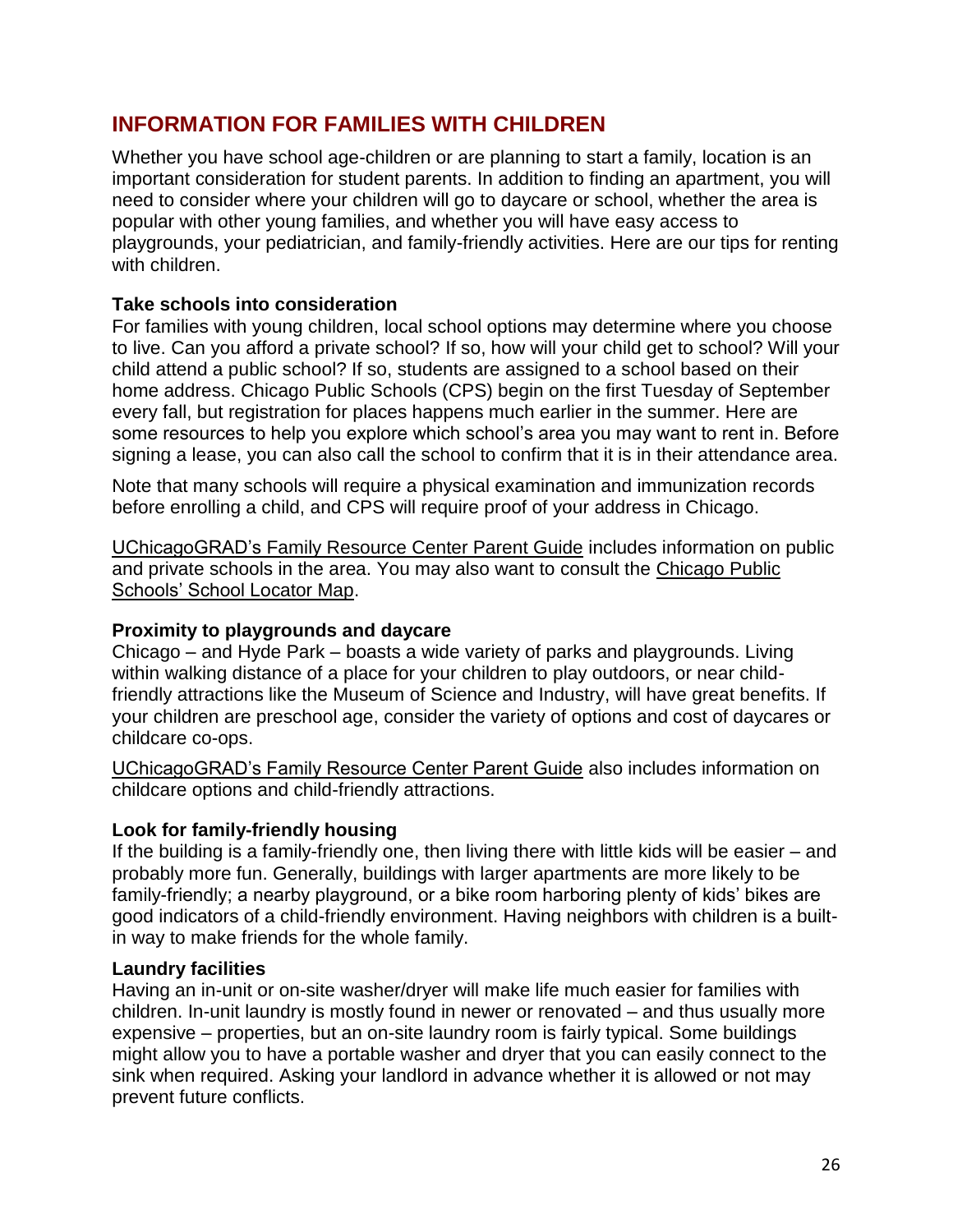# **INFORMATION FOR INDIVIDUALS WITH DISABILITIES**

Talk with your potential landlord beforehand about the accessibility features of the property. What type of resources do you need?

- Are there in-unit features such as grab bars, sufficient clear floor space, appropriately located outlets and switches, or emergency alarm systems designed for individuals with hearing and/or vision loss?
- Are all of the common areas of the building, such as the mail room, laundry, and hallways, accessible as well?
- If alterations are needed for the unit to fully suit your needs, will the landlord provide or facilitate them?

Related links:

- [University of Chicago Student Disability Services](https://disabilities.uchicago.edu/)
- [University of Chicago Graduate Student Housing –](https://rp.uchicago.edu/graduate_housing/) contact them directly to [inquire about accessible units](https://rp.uchicago.edu/graduate_housing/)
- [Fair Housing Act Information](http://portal.hud.gov/hudportal/HUD?src=/program_offices/fair_housing_equal_opp/FHLaws/yourrights)
- [Disability Rights in Housing](http://portal.hud.gov/hudportal/HUD?src=/program_offices/fair_housing_equal_opp/disabilities/inhousing)

# **ADDITIONAL RESOURCES**

#### **Housing Webinars**

Offered in the spring and summer, these webinars provide an overview of the apartment-search process and timeline. For dates and to register, please [click here.](https://apply-grad.uchicago.edu/portal/housingwebinar)

#### **Monthly Budget Spreadsheet**

The first thing you need to determine is how much you can afford to budget for your rent and utilities. Use this worksheet to estimate what your expenses will be, and then keep track of actual expenses. Consult any information provided by your school or department on what they suggest you allocate for each type of expense. Remember to take into consideration your summer expenses, and whether any funding or resources you may have will need to cover 12 months rather than just the academic year.

See more on the next page  $\rightarrow$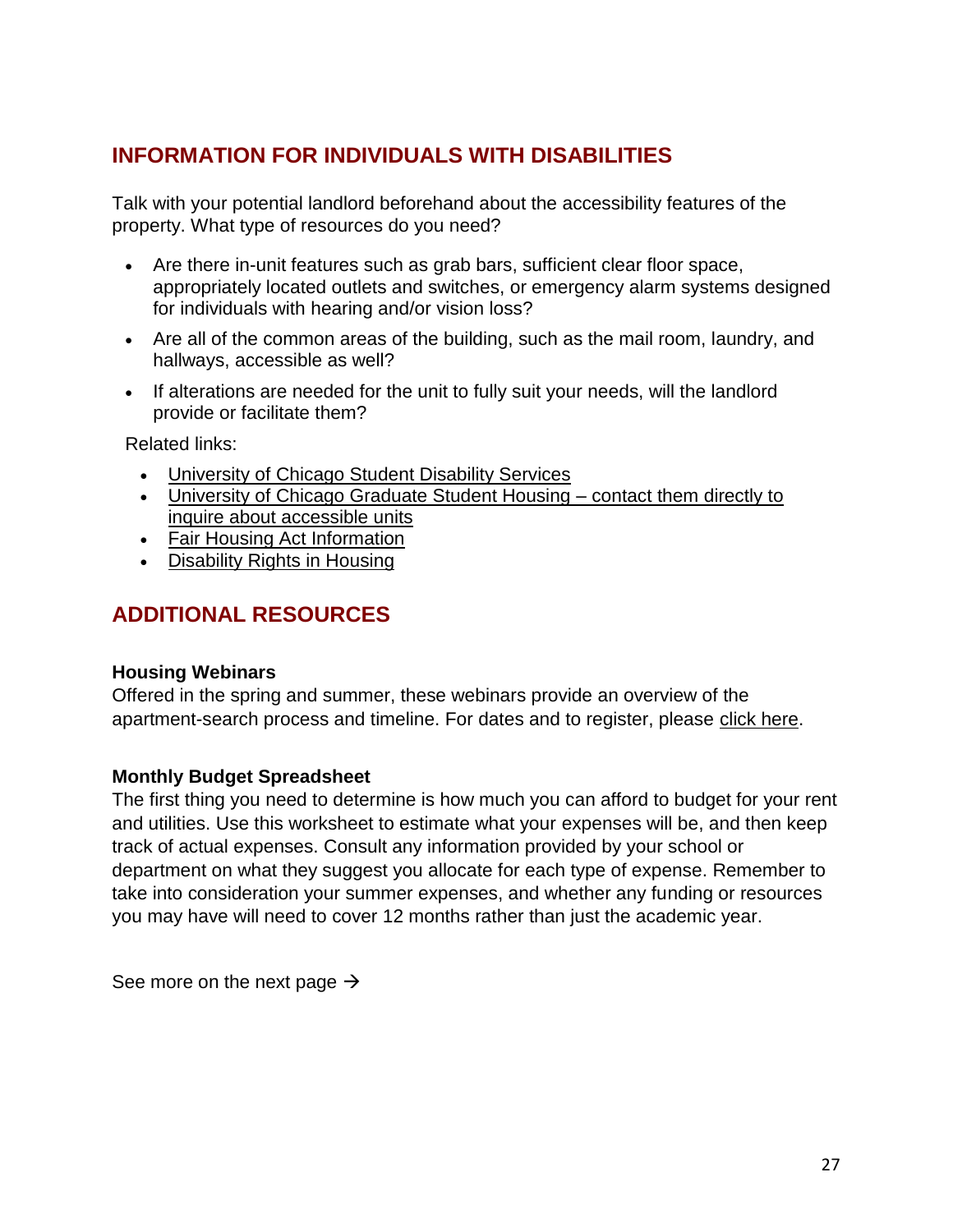| <b>Expenses</b>                       | <b>Monthly</b><br>Cost |
|---------------------------------------|------------------------|
| Rent                                  |                        |
| Utilities (Electricity, Water,        |                        |
| Gas, Internet, Cable TV)              |                        |
| Renter's Insurance                    |                        |
| Groceries                             |                        |
| <b>Household/Personal Products</b>    |                        |
| <b>Mobile Phone</b>                   |                        |
| <b>Transportation (Bus, Gasoline)</b> |                        |
| Parking (Home and/or                  |                        |
| Campus)                               |                        |
| Laundry and Dry Cleaning              |                        |
| <b>Entertainment/Eating Out</b>       |                        |
| Health, Auto, or Other                |                        |
| Insurance                             |                        |
| Clothing                              |                        |

Other expenses

**TOTAL**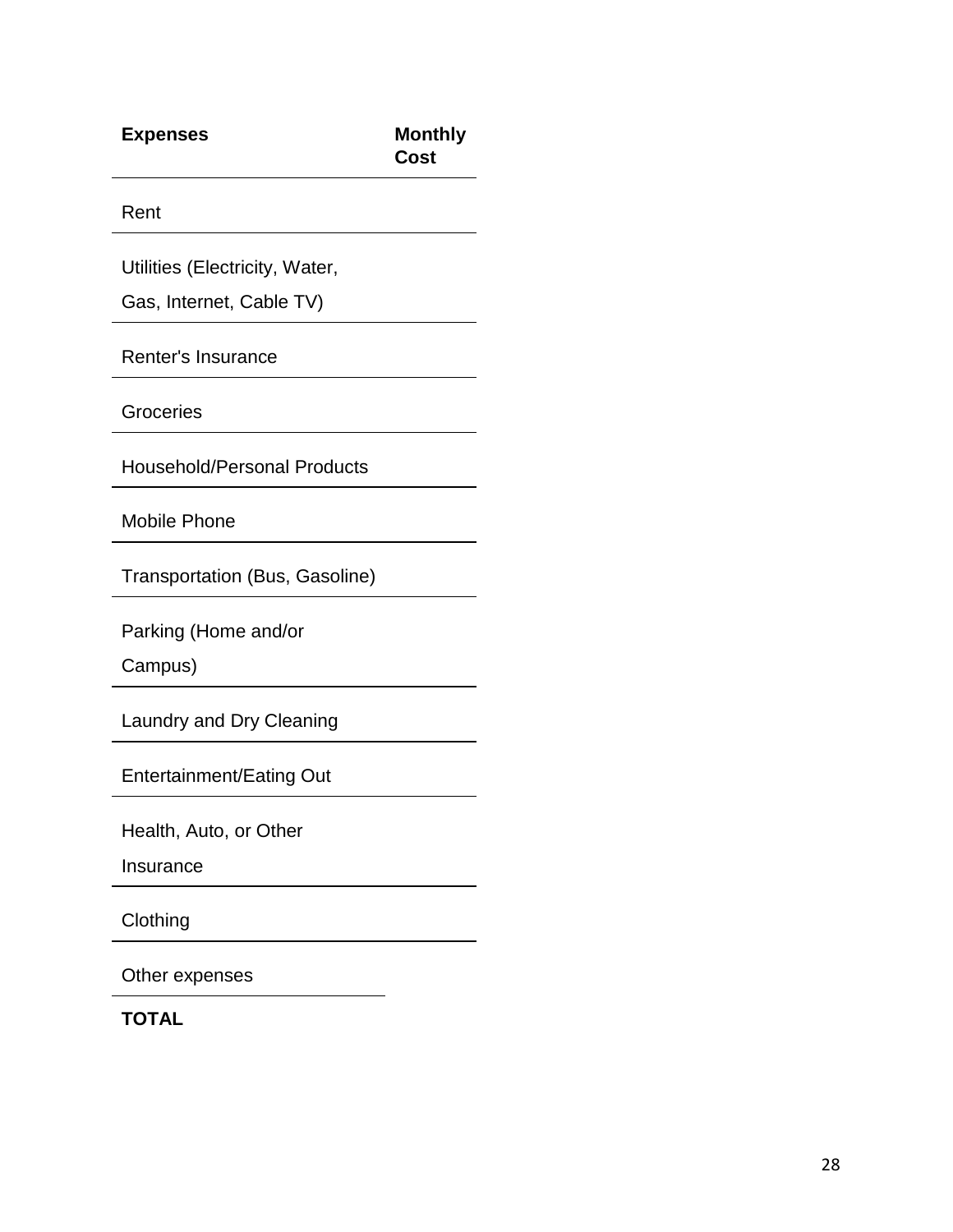## **Apartment Comparison Checklist**

Filling out a comparison chart like this one will provide you with an easy way to compare properties. You can use the following checklist to keep track of the features of each apartment.

| <b>About the Lease</b>                                                                                | Unit 1 | Unit 2 | Unit 3 | Unit 4 |
|-------------------------------------------------------------------------------------------------------|--------|--------|--------|--------|
| How much is the monthly rent?                                                                         |        |        |        |        |
| What are the dates of the lease<br>period?                                                            |        |        |        |        |
| Which utilities are included? (E.g.<br>Heat,<br>Water, Electricity, Internet, Cable,<br>$etc.$ )      |        |        |        |        |
| If utilities not included, what was<br>the average monthly cost of utilities<br>for previous renters? |        |        |        |        |
| Date Available                                                                                        |        |        |        |        |
| <b>Rent Late Payment Charges</b>                                                                      |        |        |        |        |
| Is subleasing allowed?                                                                                |        |        |        |        |
| How much is the security deposit<br>or move in-fee? Is it refundable?                                 |        |        |        |        |
| What is the penalty for breaking<br>the lease early?                                                  |        |        |        |        |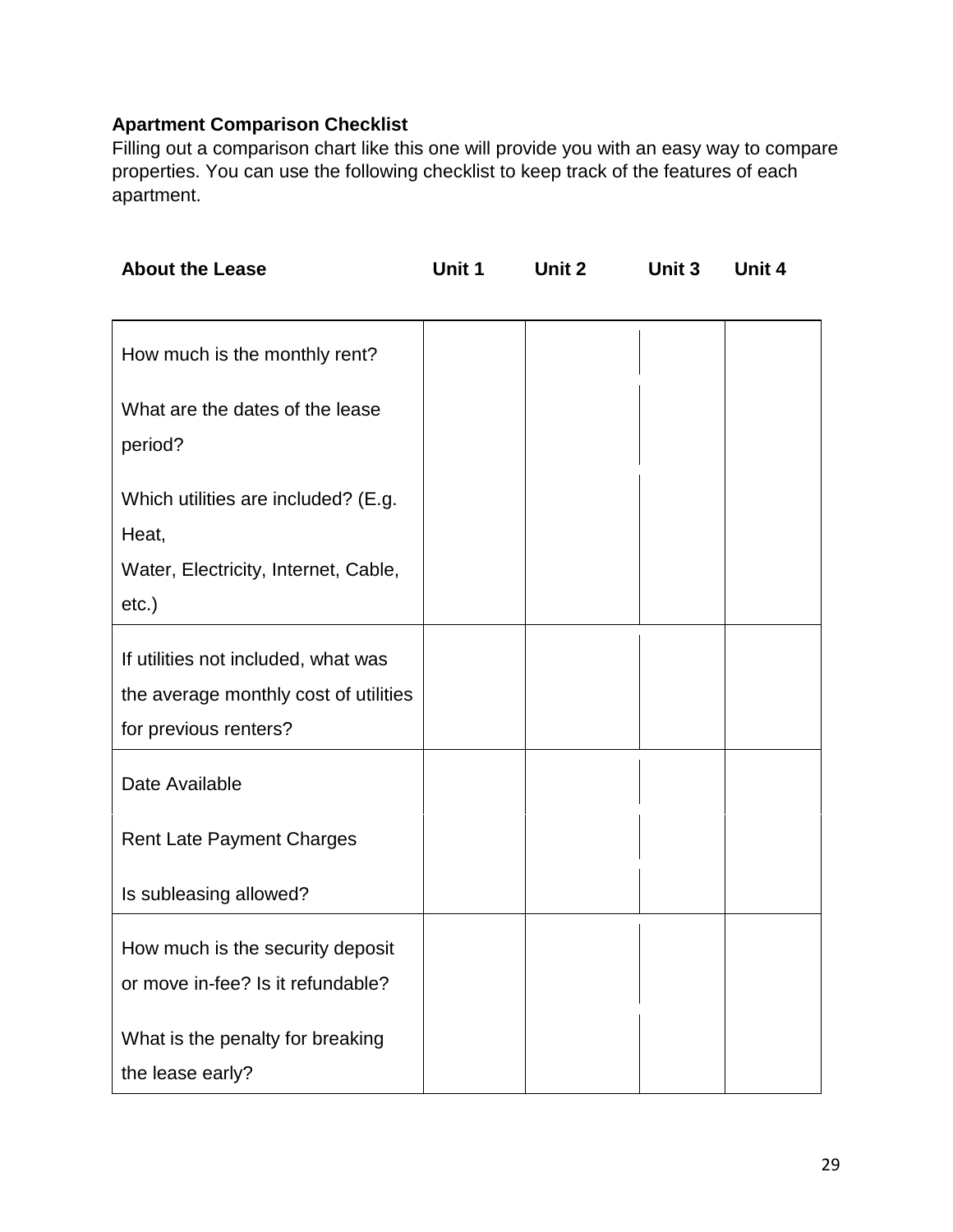| How much advance notice is<br>required for lease termination? |  |  |
|---------------------------------------------------------------|--|--|
| What is the expected annual rent<br>increase?                 |  |  |
| Are pets allowed? Which ones?                                 |  |  |
| Is there an extra pet deposit or<br>monthly fee?              |  |  |
| <b>Apartment and Amenities</b>                                |  |  |
| <b>Air Conditioning</b>                                       |  |  |
| Stove / Refrigerator                                          |  |  |
| Dishwasher                                                    |  |  |
| Microwave                                                     |  |  |
| <b>Furniture Included</b>                                     |  |  |
| Cable/Internet/Phone                                          |  |  |
| Condition of Bathroom(s)                                      |  |  |
| Carpet/Floor Condition                                        |  |  |
| Ample Closet Space                                            |  |  |
| Adequate Storage Space                                        |  |  |
| Balcony or patio                                              |  |  |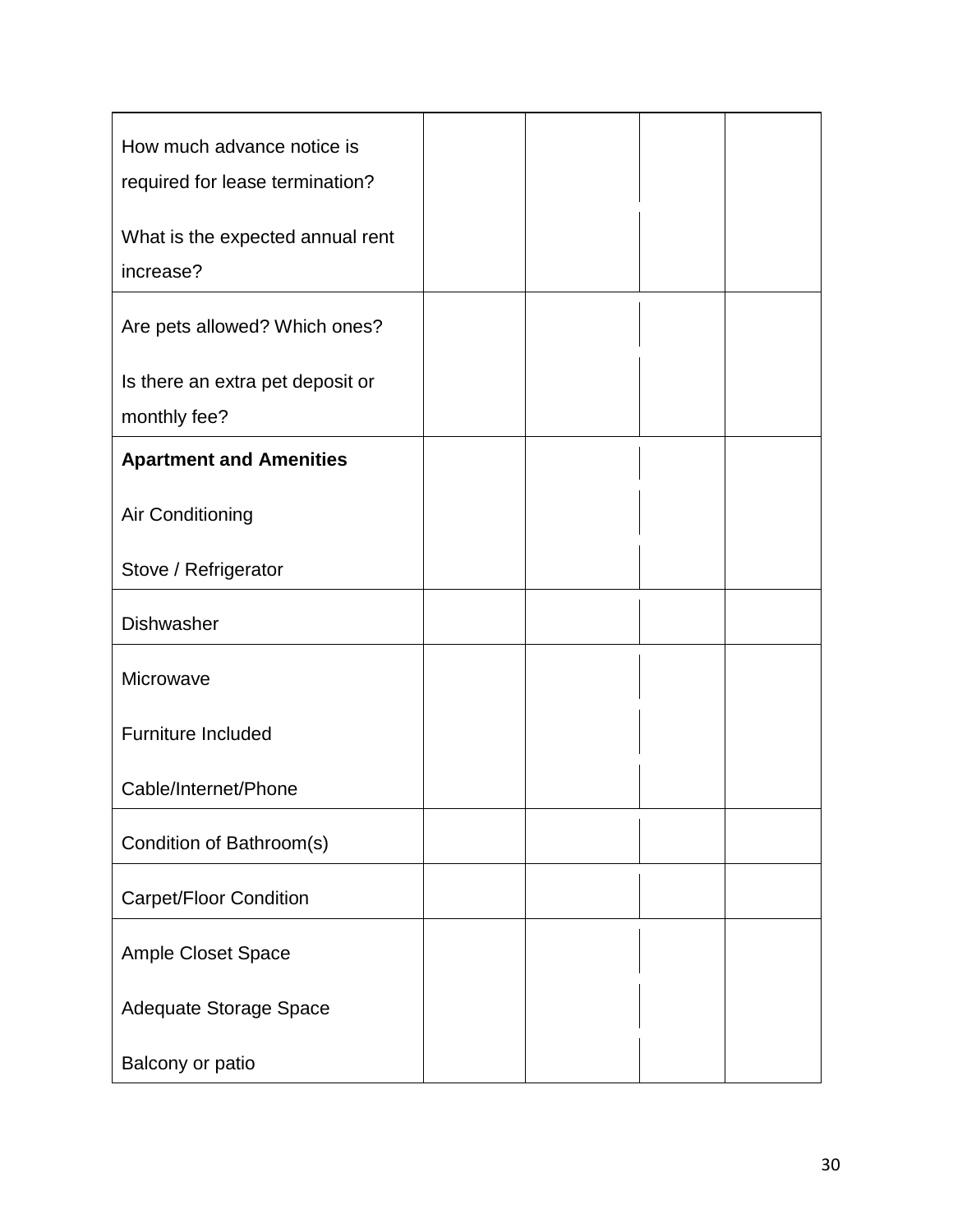| Gym/Pool                                     |  |  |
|----------------------------------------------|--|--|
| <b>Laundry Facilities</b>                    |  |  |
| Parking Spaces Available/ Monthly<br>Fee     |  |  |
| <b>Guest Parking Available</b>               |  |  |
| <b>Bike Room</b>                             |  |  |
| Distance to Campus or Shuttle<br><b>Stop</b> |  |  |
| <b>Closest Public Transit</b>                |  |  |
| <b>Closest Grocery Store or Shops</b>        |  |  |

# **Moving Checklist**

Moving can be a challenging experience. Below are some useful tips for making the process easier.

| <b>One Month Before Your Move</b>       |
|-----------------------------------------|
| Consider the layout/size of your new    |
| apartment, and decide what you will     |
| bring, leave behind, or give away       |
| Get boxes and packing supplies          |
| Contact the utility companies using the |
| information your landlord provided      |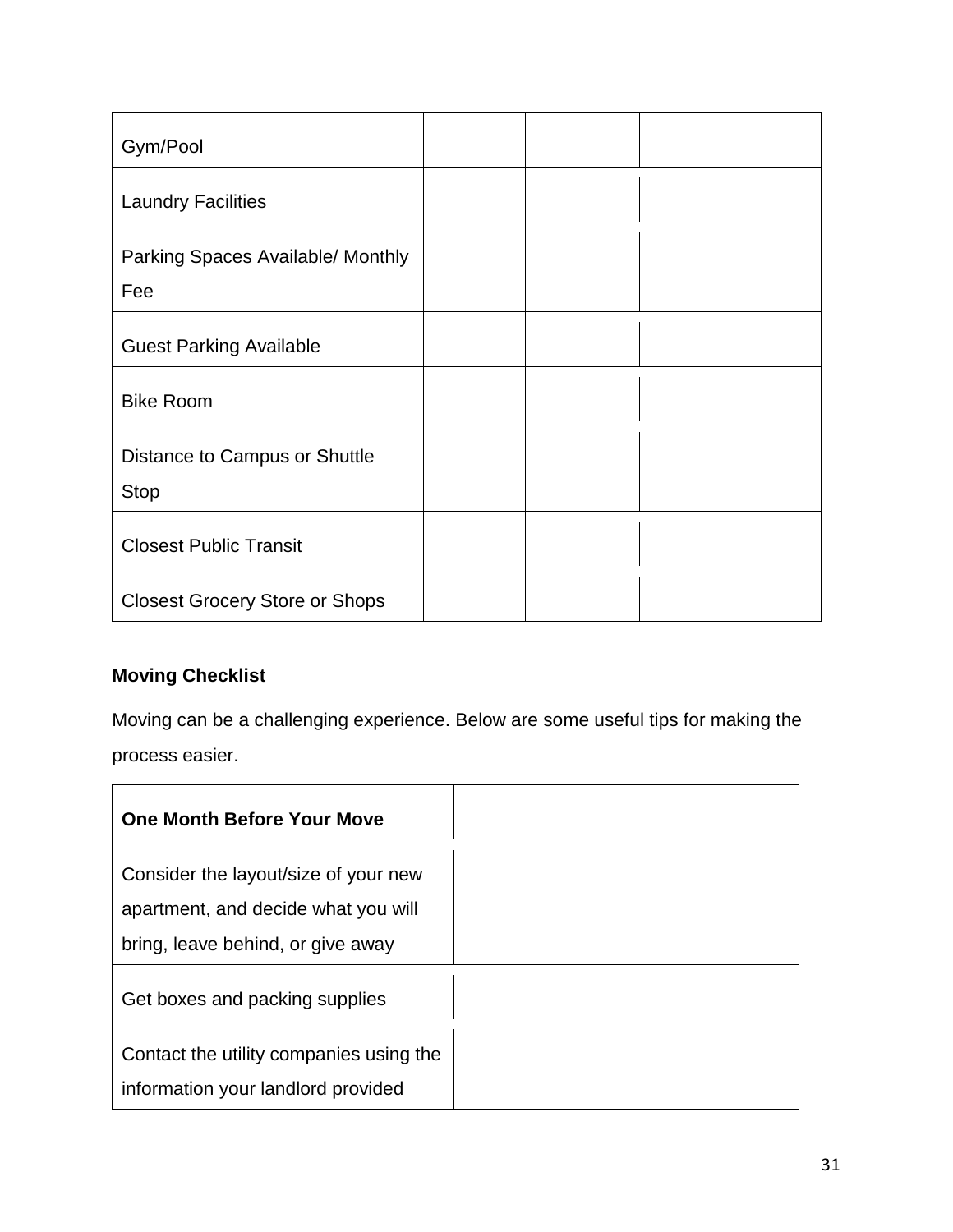when you signed your lease and begin setting up your services

Purchase renter's insurance

Change your address with the postal service

Begin packing

## **One Week Before Your Move**

Change your address with credit card companies or any other vendors

Contact your landlord and confirm the exact time and date of your move, and when and where to pick up your keys

Reconfirm with your moving company, truck rental, or other helpers about the move day

Complete all but your final packing

Register for any new services you plan to use, such as the CTA's Ventra Card, a car share service like ZipCar, or a bike share service like Divvy Bikes